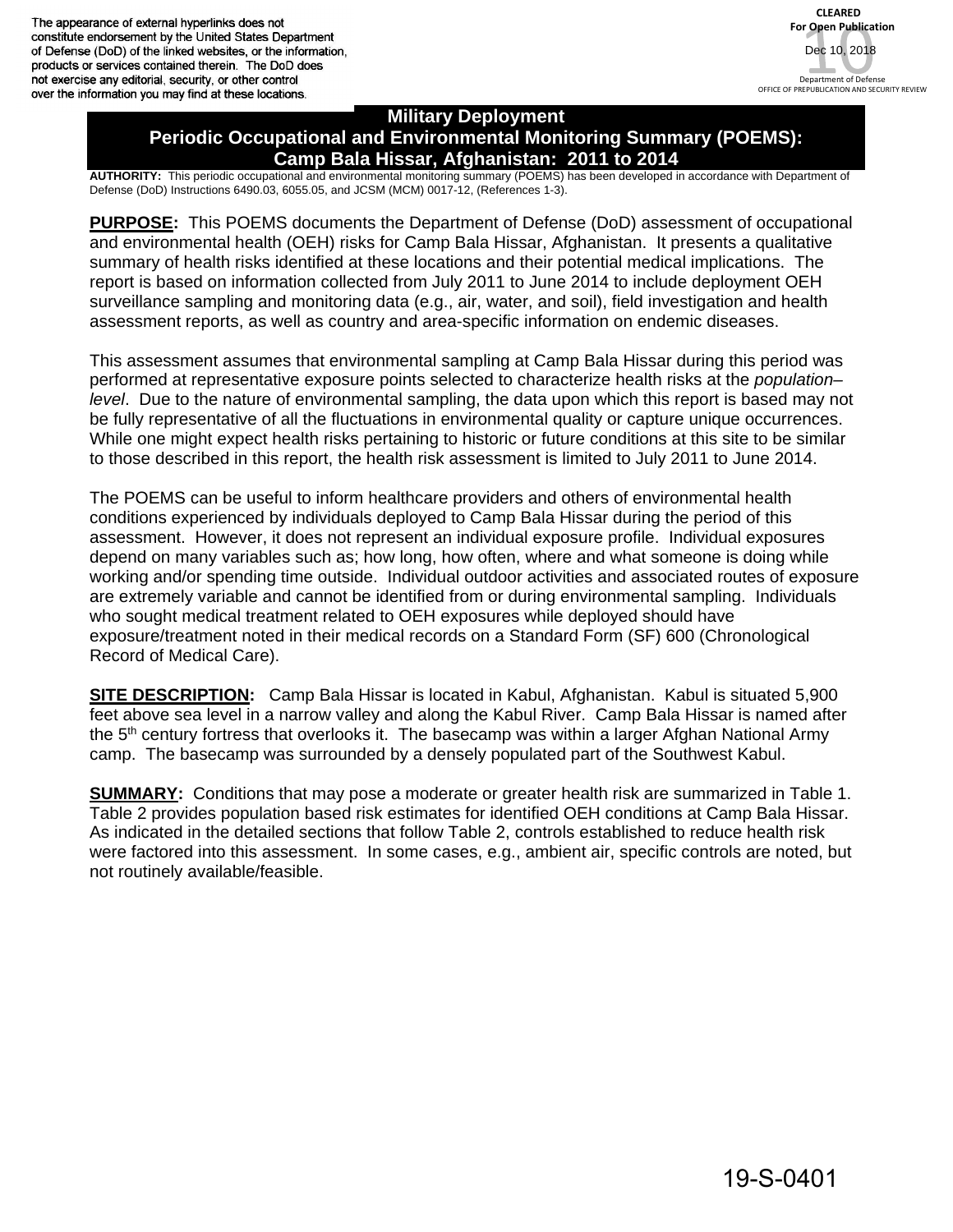### **POEMS**

#### **Table 1: Summary of Occupational and Environmental Conditions with MODERATE or Greater Health Risk**

#### *Short-term health risks & medical implications:*

The following hazards may be associated with potential acute health effects in some personnel during deployment at Camp Bala Hissar, AFG:

Food/waterborne diseases (e.g., bacterial diarrhea, hepatitis A, typhoid/paratyphoid fever, diarrhea-cholera, diarrheaprotozoal, brucellosis, hepatitis E); other endemic diseases (malaria, cutaneous leishmaniasis-acute, leishmaniasis-visceral, Crimean-Congo hemorrhagic fever, sandfly fever, scrub typhus (mite-borne), leptospirosis, Tuberculosis (TB), rabies, Q fever, soil transmitted helminthes (hookworm, strongyloidiasis, cutaneous larva migrans); heat stress; and continuous noise. For food/waterborne diseases (e.g., bacterial diarrhea, hepatitis A, typhoid/paratyphoid fever, diarrhea-cholera, diarrheaprotozoal, brucellosis, hepatitis E), if ingesting local food and water, the health effects can temporarily incapacitate personnel (diarrhea) or result in prolonged illness (hepatitis A, typhoid/paratyphoid fever, brucellosis, hepatitis E). Risks from food/waterborne diseases may have been reduced with preventive medicine controls and mitigation, which includes hepatitis A and typhoid fever vaccinations and only drinking from approved water sources in accordance with standing CENTCOM policy. For other vector-borne endemic diseases (malaria, cutaneous leishmaniasis-acute, leishmaniasisvisceral, Crimean-Congo hemorrhagic fever, sandfly fever, scrub typhus (mite-borne)), these diseases may constitute a significant risk due to exposure to biting vectors; risk reduced to 'Low' by proper wear of the treated uniform, application of repellent to exposed skin, bed net use, and appropriate chemoprophylaxis, as well as minimizing areas of standing water and other vector-breeding areas. For water contact diseases (leptospirosis) activities involving extensive contact with surface water increase risk. For respiratory diseases (TB), personnel in close-quarter conditions could have been at risk for person-to-person spread. Animal contact diseases (rabies, Q fever), pose year-round risk. For soil transmitted helminthes (hookworm, strongyloidiasis, cutaneous larva migrans), risk may have been reduced by limiting exposure to soil contaminated with human or animal feces (including not sleeping on bare ground, and not walking barefoot). For heat stress, risk can be greater during months of May through September, and greater for susceptible persons including those older than 45, of low fitness level, unacclimatized, or with underlying medical conditions, and those under operational constraints (equipment, PPE, vehicles). Risks from heat stress may have been reduced with preventive medicine controls, work-rest cycles, proper hydration and nutrition, and mitigation. For continuous noise, risk is high to individuals working near major noise sources (e.g., flightlines, power production) without proper hearing protection.

Air quality: For inhalable coarse particulate matter less than 10 micrometers in diameter (PM<sub>10</sub>) from environmental dust (including burn pits), the PM10 overall short-term health risk was not evaluated due to insufficient data for analysis. For inhalable fine particulate matter less than 2.5 micrometers in diameter ( $PM_{2.5}$ ) from environmental dust (including burn pits), the PM<sub>2.5</sub> overall short-term health risk was not evaluated due to insufficient data for analysis. However, the Camp Bala Hissar and vicinity area is a dust-prone desert environment, also subject to vehicle traffic. Consequently, exposures to PM<sub>10</sub> and PM<sub>2.5</sub> may vary, as conditions may vary, and may result in mild to more serious short-term health effects (e.g., eye, nose or throat and lung irritation) in some personnel while at this site, particularly exposures to high levels of dust such as during high winds or dust storms. For PM<sub>10</sub> and PM<sub>2.5</sub>, certain subgroups of the deployed forces (e.g., those with preexisting asthma/cardio-pulmonary conditions) are at greatest risk of developing notable health effects. A burn pit was present at Camp Bala Hissar and vicinity, and burn pits might have existed elsewhere (e.g., burn pits used by the local population); however, the PM10 and the PM2.5 overall short-term health risks specifically for burn pits were not evaluated due to no environmental samples collected near burn pits provided for analysis– see Section 10.8. Where burn pits exist, exposures may vary, and exposures to high levels of  $PM_{10}$  and  $PM_{2.5}$  from smoke may result in mild to more serious shortterm health effects (e.g., eye, nose or throat and lung irritation) in some personnel and certain subgroups. Although most short-term health effects from exposure to particulate matter and burn pit smoke should have resolved post-deployment, providers should be prepared to consider the relationship between deployment exposures and current complaints. Some individuals may have sought treatment for acute respiratory irritation while at Camp Bala Hissar and vicinity. Personnel who reported with symptoms or required treatment while at site(s) with burn pit activity should have exposure and treatment noted in medical record (e.g., electronic medical record and/or on a Standard Form (SF) 600 (Chronological Record of Medical Care).

#### *Long-term health risks & medical implications:*

The following hazards may be associated with potential chronic health effects in some personnel during deployment at Camp Bala Hissar, AFG:

For continuous noise, risk is 'High' to individuals working near major noise sources (e.g., flightlines, power production) without proper hearing protection. Risk may have been reduced to personnel working near major noise sources (e.g.,

> Page 2 of 21 Reviewed by CENTCOM SG (8 March 2017) Final Approval Date (14 November 2018)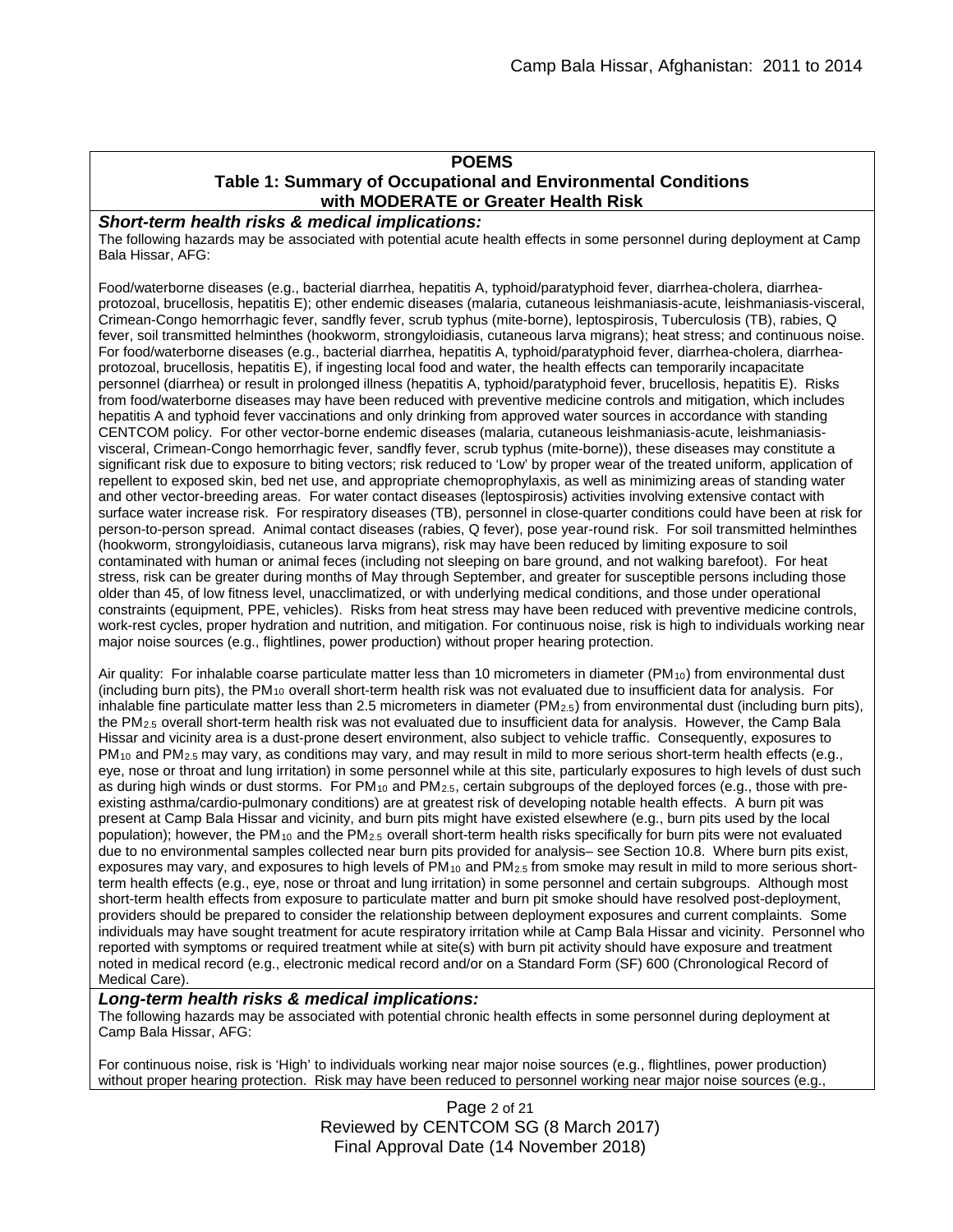operations around sources of continuous noise such as flight lines, landing zones, and power production/generators) by wearing proper hearing protection. Certain individuals may need to be followed/evaluated for specific occupational exposures/injuries (e.g., annual audiograms as part of the medical surveillance for those enrolled in the Hearing Conservation Program.

Air quality: For inhalable fine particulate matter less than 2.5 micrometers in diameter (PM2.5) from environmental dust (including burn pits), the overall long-term health risk was not evaluated due to insufficient data for analysis. Inhalable coarse particulate matter less than 10 micrometers in diameter (PM<sub>10</sub>) from environmental dust (including burn pits) was not evaluated for long-term health risk due to insufficient data for analysis and no available health guidelines. However, the Camp Bala Hissar and vicinity area is a dust-prone desert environment, also subject to vehicle traffic, and conditions may have varied. A burn pit was present at Camp Bala Hissar and vicinity, and burn pits might have existed elsewhere (e.g., burn pits used by the local population); however, the PM<sub>10</sub> and the PM<sub>2.5</sub> overall long-term health risks specifically for burn pits were not evaluated due to no environmental samples collected near burn pits provided for analysis– see Section 10.7. However, burn pit exposures may vary, as conditions may have varied. For inhalational exposure to high levels of dust containing  $PM_{10}$  and  $PM_{2.5}$ , such as during high winds or dust storms, and for exposures to burn pit smoke, it is considered possible that some otherwise healthy personnel, who were exposed for a long-term period to dust and particulate matter, could develop certain health conditions (e.g., reduced lung function, cardiopulmonary disease). Personnel with a history of asthma or cardiopulmonary disease could potentially be more likely to develop such chronic health conditions. While the dust and particulate matter exposures and exposures to burn pits are acknowledged, at this time there were no specific recommended, post-deployment medical surveillance evaluations or treatments. Providers should still consider overall individual health status (e.g., any underlying conditions/susceptibilities) and any potential unique individual exposures (such as burn pits/barrels, incinerators, occupational or specific personal dosimeter data) when assessing individual concerns. Certain individuals may need to be followed/evaluated for specific occupational exposures/injuries (e.g., annual audiograms as part of the medical surveillance for those enrolled in the Hearing Conservation Program; and personnel covered by Respiratory Protection Program and/or Hazardous Waste/Emergency Responders Medical Surveillance).

| Source of<br><b>Identified</b><br>Health Risk <sup>3</sup>                   | <b>Unmitigated Health Risk</b><br>Estimate <sup>4</sup>                                                                                                                                                                                                                                                                                                                                                                                     | <b>Control Measures</b><br>Implemented                                                                                                                 | <b>Residual Health Risk Estimate<sup>4</sup></b>                                                                                                                                                                                                                                                                                                                                                                                            |
|------------------------------------------------------------------------------|---------------------------------------------------------------------------------------------------------------------------------------------------------------------------------------------------------------------------------------------------------------------------------------------------------------------------------------------------------------------------------------------------------------------------------------------|--------------------------------------------------------------------------------------------------------------------------------------------------------|---------------------------------------------------------------------------------------------------------------------------------------------------------------------------------------------------------------------------------------------------------------------------------------------------------------------------------------------------------------------------------------------------------------------------------------------|
| <b>AIR</b>                                                                   |                                                                                                                                                                                                                                                                                                                                                                                                                                             |                                                                                                                                                        |                                                                                                                                                                                                                                                                                                                                                                                                                                             |
| Particulate matter<br>less than 10<br>micrometers in<br>diameter $(PM_{10})$ | Short-term: Data not representative<br>of exposure and is insufficient to<br>characterize risk. Daily levels vary;<br>acute health effects (e.g., upper<br>respiratory tract irritation) more<br>pronounced during peak days. More<br>serious effects are possible in<br>susceptible persons (e.g., those with<br>asthma/pre-existing respiratory<br>diseases).                                                                             | Limiting strenuous<br>physical activities when air<br>quality is especially poor;<br>and actions such as<br>closing tent flaps,<br>windows, and doors. | Short-term: Data not representative of<br>exposure and is insufficient to<br>characterize risk. Daily levels vary;<br>acute health effects (e.g., upper<br>respiratory tract irritation) more<br>pronounced during peak days. More<br>serious effects are possible in<br>susceptible persons (e.g., those with<br>asthma/pre-existing respiratory<br>diseases).                                                                             |
|                                                                              | Long-term: No health guidelines and<br>insufficient data were available for<br>health risk analysis.                                                                                                                                                                                                                                                                                                                                        |                                                                                                                                                        | Long-term: No health guidelines and<br>insufficient data were available for<br>health risk analysis.                                                                                                                                                                                                                                                                                                                                        |
| Particulate matter<br>less than 2.5<br>micrometers in<br>diameter $(PM2.5)$  | Short-term: Data not representative<br>of exposure and is insufficient to<br>characterize risk. Daily levels vary;<br>acute health effects (e.g., upper<br>respiratory tract irritation) more<br>pronounced during peak days. More<br>serious effects are possible in<br>susceptible persons (e.g., those with<br>asthma/pre-existing respiratory<br>diseases).<br>Long-term: Data not representative of<br>exposure and is insufficient to | Limiting strenuous<br>physical activities when air<br>quality is especially poor;<br>and actions such as<br>closing tent flaps.<br>windows, and doors. | Short-term: Data not representative of<br>exposure and is insufficient to<br>characterize risk. Daily levels vary;<br>acute health effects (e.g., upper<br>respiratory tract irritation) more<br>pronounced during peak days. More<br>serious effects are possible in<br>susceptible persons (e.g., those with<br>asthma/pre-existing respiratory<br>diseases).<br>Long-term: Data not representative of<br>exposure and is insufficient to |
|                                                                              | characterize risk. A small percentage<br>of personnel may be at increased risk                                                                                                                                                                                                                                                                                                                                                              |                                                                                                                                                        | characterize risk. A small percentage<br>of personnel may be at increased risk                                                                                                                                                                                                                                                                                                                                                              |

# **Table 2. Population-Based Health Risk Estimates – Camp Bala Hissar, AFG 1, 2**

Page 3 of 21 Reviewed by CENTCOM SG (8 March 2017) Final Approval Date (14 November 2018)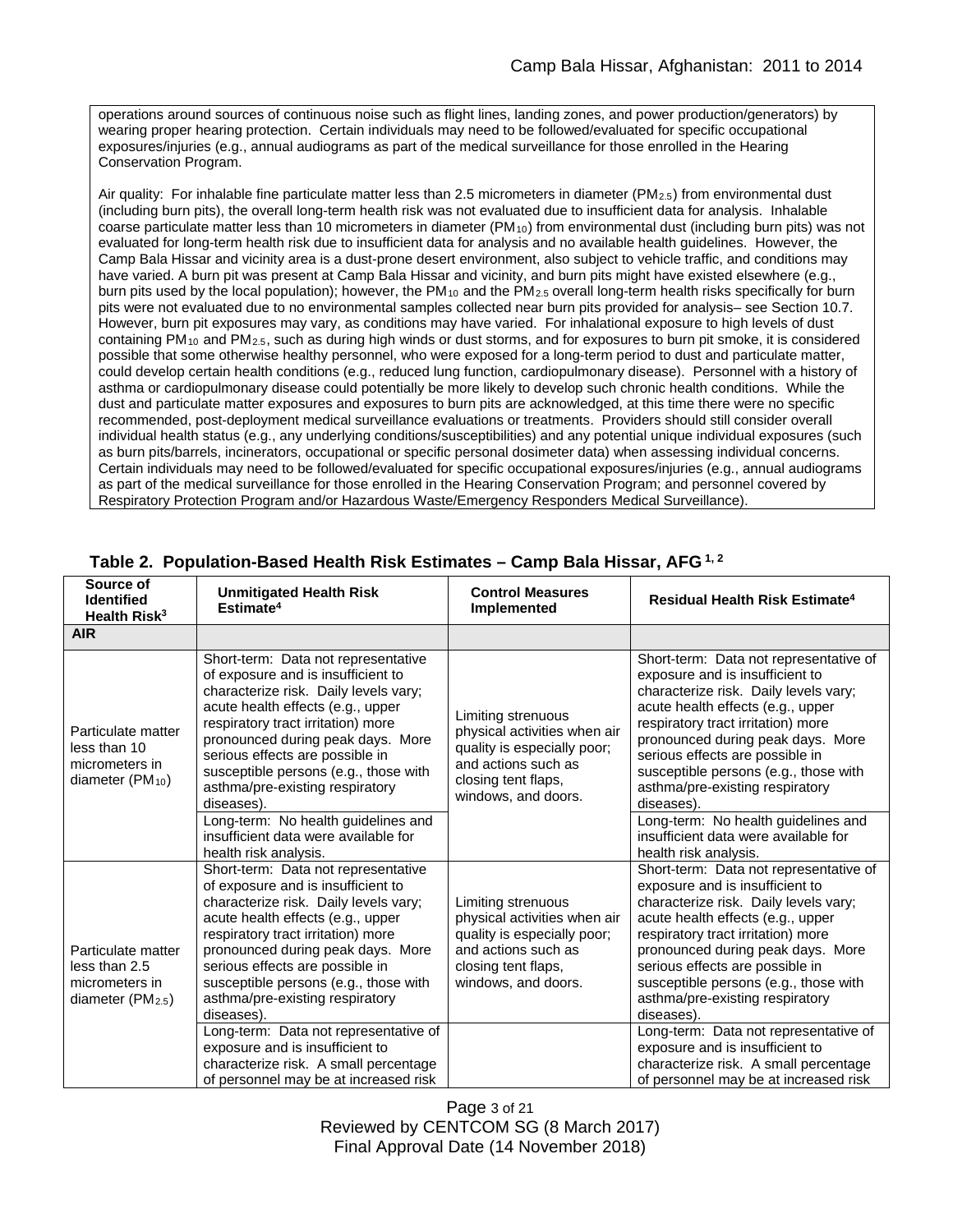| Source of<br><b>Identified</b><br>Health Risk <sup>3</sup>       | <b>Unmitigated Health Risk</b><br>Estimate <sup>4</sup>                                                                                                                                                                                                                                                                                                                                 | <b>Control Measures</b><br>Implemented                                                                                                                                                                                                                                                                                         | Residual Health Risk Estimate <sup>4</sup>                                                                                                                       |
|------------------------------------------------------------------|-----------------------------------------------------------------------------------------------------------------------------------------------------------------------------------------------------------------------------------------------------------------------------------------------------------------------------------------------------------------------------------------|--------------------------------------------------------------------------------------------------------------------------------------------------------------------------------------------------------------------------------------------------------------------------------------------------------------------------------|------------------------------------------------------------------------------------------------------------------------------------------------------------------|
|                                                                  | for developing chronic conditions,<br>particularly those more susceptible to<br>acute effects (e.g., those with<br>asthma/pre-existing respiratory<br>diseases).                                                                                                                                                                                                                        |                                                                                                                                                                                                                                                                                                                                | for developing chronic conditions,<br>particularly those more susceptible to<br>acute effects (e.g., those with<br>asthma/pre-existing respiratory<br>diseases). |
| <b>ENDEMIC</b><br><b>DISEASE</b>                                 |                                                                                                                                                                                                                                                                                                                                                                                         |                                                                                                                                                                                                                                                                                                                                |                                                                                                                                                                  |
| Food<br>borne/Waterborne<br>(e.g., diarrhea-<br>bacteriological) | Short-term: High (Bacterial diarrhea,<br>Hepatitis A, Typhoid fever) to<br>Moderate (Diarrhea-protozoal<br>Brucellosis, Hepatitis E, Diarrhea-<br>cholera) to Low (Polio). If ingesting<br>local food/water, the health effects<br>can temporarily incapacitate<br>personnel (diarrhea) or result in<br>prolonged illness (Hepatitis A,<br>Typhoid fever, Brucellosis, Hepatitis<br>E). | Preventive measures<br>include Hepatitis A and<br>Typhoid fever vaccination<br>and consumption of food<br>and water only from<br>approved sources.                                                                                                                                                                             | Short-term: Low to none                                                                                                                                          |
|                                                                  | Long-term: Not an identified source<br>of health risk.                                                                                                                                                                                                                                                                                                                                  |                                                                                                                                                                                                                                                                                                                                | Long-term: No data available                                                                                                                                     |
| Arthropod Vector<br><b>Borne</b>                                 | Short-term: High (Malaria, Crimean-<br>Congo hemorrhagic fever) to<br>Moderate (Leishmaniasis-cutaneous,<br>Leishmaniasis- visceral, Sandfly<br>fever, Typhus-miteborne) to Low<br>(West Nile fever, Plague).                                                                                                                                                                           | Preventive measures<br>include proper wear of<br>treated uniform,<br>application of repellent to<br>exposed skin and bed net<br>use.                                                                                                                                                                                           | Short-term: Low                                                                                                                                                  |
|                                                                  | Long-term: Low (Leishmaniasis-<br>visceral infection)                                                                                                                                                                                                                                                                                                                                   |                                                                                                                                                                                                                                                                                                                                | Long-term: No data available                                                                                                                                     |
| <b>Water-Contact</b><br>(e.g., wading,<br>swimming)              | Short-term: Moderate for<br>Leptospirosis.                                                                                                                                                                                                                                                                                                                                              | Recreational swimming in<br>surface waters not likely in<br>this area of Afghanistan<br>during this time period.                                                                                                                                                                                                               | Short-term: Low to none for<br>Leptospirosis.                                                                                                                    |
|                                                                  | Long-term: No data available                                                                                                                                                                                                                                                                                                                                                            |                                                                                                                                                                                                                                                                                                                                | Long-term: No data available                                                                                                                                     |
| Respiratory                                                      | Short-term: Moderate [(Tuberculosis<br>(TB)], Low (Meningococcal<br>meningitis, MERS-CoV).                                                                                                                                                                                                                                                                                              | Providing adequate work<br>and living space, medical<br>screening, and<br>vaccination.                                                                                                                                                                                                                                         | Short-term: Low to none                                                                                                                                          |
|                                                                  | Long-term: No data available                                                                                                                                                                                                                                                                                                                                                            |                                                                                                                                                                                                                                                                                                                                | Long-term: No data available                                                                                                                                     |
| <b>Animal Contact</b>                                            | Short-term: Moderate (Q-fever,<br>Rabies), Low (Anthrax, Avian<br>Influenza).                                                                                                                                                                                                                                                                                                           | Prohibiting contact with,<br>adoption, or feeding of<br>feral animals in                                                                                                                                                                                                                                                       | Short-term: Low to none                                                                                                                                          |
|                                                                  | Long-term: Low (Rabies)                                                                                                                                                                                                                                                                                                                                                                 | accordance with (IAW)<br>U.S. Central Command<br>(CENTCOM) General<br>Order (GO) 1C. Risks are<br>further reduced in the<br>event of assessed contact<br>by prompt post-exposure<br>rabies prophylaxis IAW<br>The Center for Disease<br>Control's (CDC) Advisory<br>Committee on<br><b>Immunization Practices</b><br>guidance. | Long-term: No data available                                                                                                                                     |
| Soil-transmitted                                                 | Short-term: Moderate for soil<br>transmitted helminthes (hookworm,<br>strongyloidiasis, cutaneous larve<br>migrans).                                                                                                                                                                                                                                                                    | Risk was reduced to low<br>by limiting exposure to soil<br>contaminated with human<br>or animal feces (including                                                                                                                                                                                                               | Short-term: Low                                                                                                                                                  |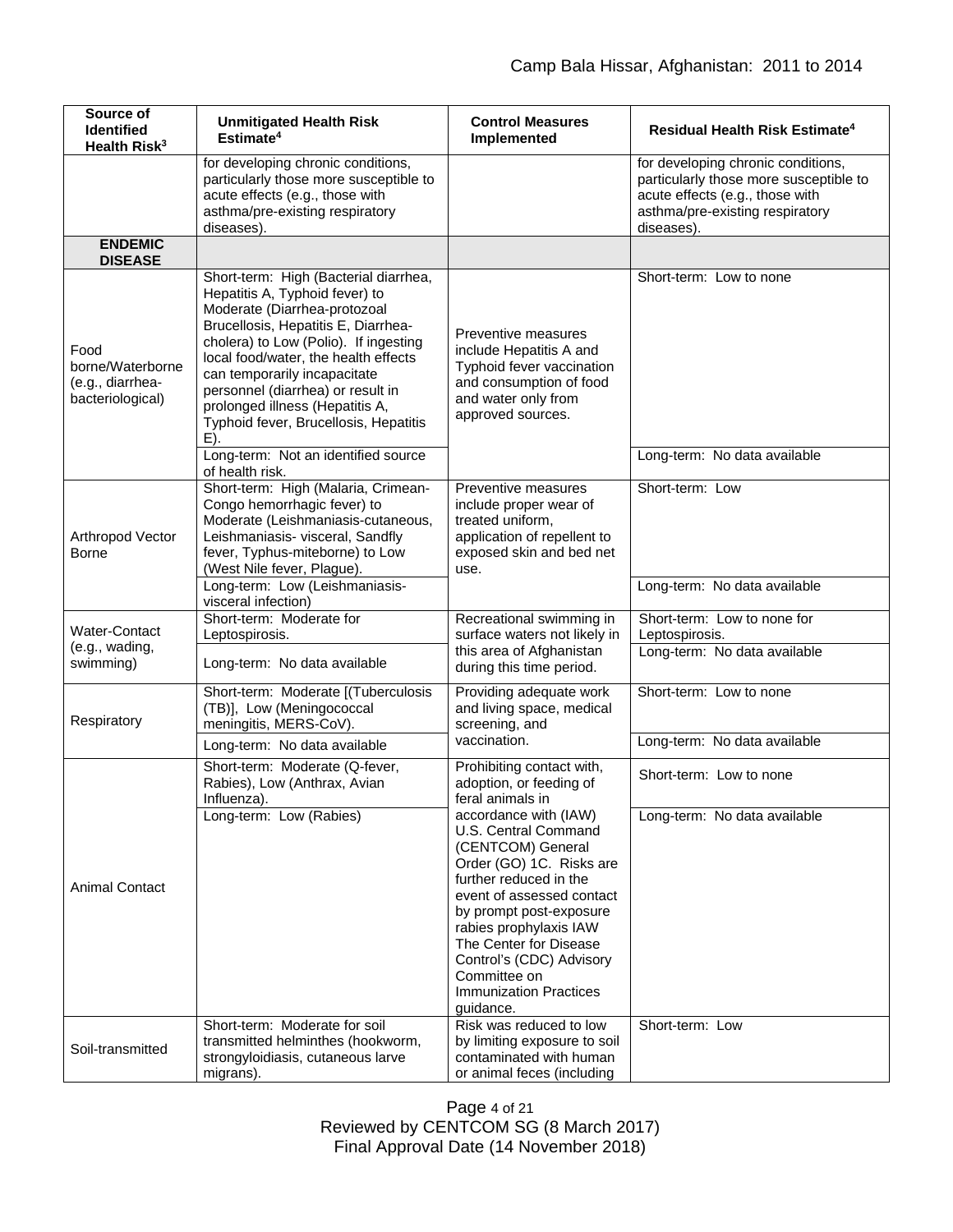| Source of<br><b>Identified</b><br>Health Risk <sup>3</sup> | <b>Unmitigated Health Risk</b><br>Estimate <sup>4</sup>                                                                                                                                                                                                                                                                            | <b>Control Measures</b><br>Implemented                                                                                                                                                                       | Residual Health Risk Estimate <sup>4</sup>                                                                                                                                                                                                                                                                                          |
|------------------------------------------------------------|------------------------------------------------------------------------------------------------------------------------------------------------------------------------------------------------------------------------------------------------------------------------------------------------------------------------------------|--------------------------------------------------------------------------------------------------------------------------------------------------------------------------------------------------------------|-------------------------------------------------------------------------------------------------------------------------------------------------------------------------------------------------------------------------------------------------------------------------------------------------------------------------------------|
|                                                            |                                                                                                                                                                                                                                                                                                                                    | sleeping on bare ground<br>and walking barefoot).                                                                                                                                                            |                                                                                                                                                                                                                                                                                                                                     |
|                                                            | Long-term: No data available                                                                                                                                                                                                                                                                                                       |                                                                                                                                                                                                              | Long-term: No data available                                                                                                                                                                                                                                                                                                        |
| <b>VENOMOUS</b><br><b>ANIMAL/</b><br><b>INSECTS</b>        |                                                                                                                                                                                                                                                                                                                                    |                                                                                                                                                                                                              |                                                                                                                                                                                                                                                                                                                                     |
| Snakes,<br>scorpions, and<br>spiders                       | Short-term: Low, if encountered,<br>effects of venom vary with species<br>from mild localized swelling to<br>potentially lethal effects.                                                                                                                                                                                           | Risk reduced by avoiding<br>contact, proper wear of<br>the uniform (especially<br>footwear), and timely<br>treatment.                                                                                        | Short-term: Low, if encountered,<br>effects of venom vary with species<br>from mild localized swelling to<br>potentially lethal effects.                                                                                                                                                                                            |
|                                                            | Long-term: Not an identified source<br>of health risk.                                                                                                                                                                                                                                                                             |                                                                                                                                                                                                              | Long-term: No data available                                                                                                                                                                                                                                                                                                        |
| <b>HEAT/COLD</b><br><b>STRESS</b>                          |                                                                                                                                                                                                                                                                                                                                    |                                                                                                                                                                                                              |                                                                                                                                                                                                                                                                                                                                     |
| Heat                                                       | Short-term: High to Low. Risk can be<br>greater during months of May through<br>September and greater for<br>unacclimated personnel.<br>Long-term: Low; However, the health<br>risk may be greater to certain<br>susceptible persons-those older (i.e.,<br>greater than 45 years), in lesser<br>physical shape, or with underlying | Work-rest cycles, proper<br>hydration and nutrition,<br>and Wet Bulb Globe<br>Temperature (WBGT)<br>monitoring.                                                                                              | Short-term: Low. Risk can be greater<br>during months of June through<br>September and greater for<br>unacclimated personnel.<br>Long-term: Low; However, the risk<br>may be greater to certain susceptible<br>persons-those older (i.e., greater than<br>45 years), in lesser physical shape, or<br>with underlying medical/health |
|                                                            | medical/health conditions.<br>Short-term: Low                                                                                                                                                                                                                                                                                      | Risks from cold stress                                                                                                                                                                                       | conditions.<br>Short-term: Low risk of cold                                                                                                                                                                                                                                                                                         |
| Cold                                                       | Long-term: Low; Long-term health<br>implications from cold injuries were<br>rare but could occur, especially from<br>more serious injuries such as<br>frostbite.                                                                                                                                                                   | reduced with protective<br>measures such as use of<br>the buddy system, limiting<br>exposure during cold<br>weather, proper wear of<br>issued protective clothing,<br>and proper nutrition and<br>hydration. | stress/injury.<br>Long-term: Low; Long-term health<br>implications from cold injuries were<br>rare but could occur, especially from<br>more serious injuries such as frostbite.                                                                                                                                                     |
| <b>NOISE</b>                                               |                                                                                                                                                                                                                                                                                                                                    |                                                                                                                                                                                                              |                                                                                                                                                                                                                                                                                                                                     |
| Continuous<br>(Flightline, Power<br>Production)            | Short-term: High to Low; High risk to<br>individuals working near major noise<br>sources without proper hearing<br>protection.<br>Long-term: High to Low; High risk to<br>individuals working near major noise<br>sources without proper hearing<br>protection.                                                                    | Hearing protection used<br>by personnel in higher risk<br>areas.                                                                                                                                             | Short-term: Low risk to the majority of<br>personnel and to individuals working<br>near major noise sources who use<br>proper hearing protection.<br>Long-term: Low risk to the majority of<br>personnel and to individuals working<br>near major noise sources who use<br>proper hearing protection.                               |
| <b>UNIQUE</b><br><b>INCIDENTS/</b><br><b>CONCERNS</b>      |                                                                                                                                                                                                                                                                                                                                    |                                                                                                                                                                                                              |                                                                                                                                                                                                                                                                                                                                     |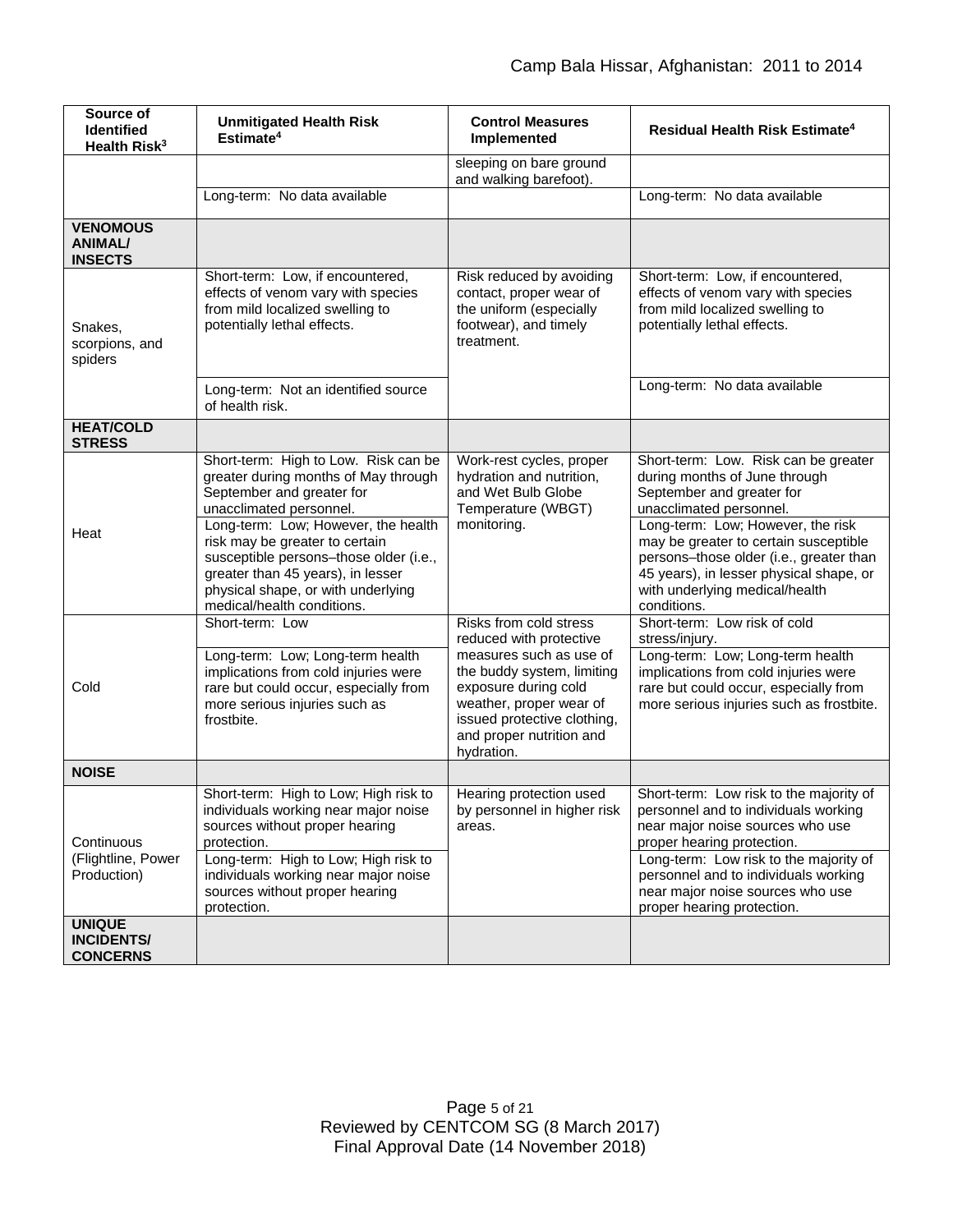| Source of<br><b>Identified</b><br>Health Risk <sup>3</sup> | <b>Unmitigated Health Risk</b><br>Estimate <sup>4</sup>                                                                                                                                                                                                                                                                                                                                                 | <b>Control Measures</b><br>Implemented                                                                                                                                                                                                      | <b>Residual Health Risk Estimate<sup>4</sup></b>                                                                                                                                                                                              |
|------------------------------------------------------------|---------------------------------------------------------------------------------------------------------------------------------------------------------------------------------------------------------------------------------------------------------------------------------------------------------------------------------------------------------------------------------------------------------|---------------------------------------------------------------------------------------------------------------------------------------------------------------------------------------------------------------------------------------------|-----------------------------------------------------------------------------------------------------------------------------------------------------------------------------------------------------------------------------------------------|
| <b>Burn Pits</b>                                           | Camp Bala Hissar had a temporary<br>burn pit from 26 March 2014 to 15<br>April 2014. Data not representative<br>of exposure and is insufficient to<br>characterize risk. Short-term health<br>effects could have included eye,<br>nose, throat, and lung irritation. More<br>serious effects were possible in<br>susceptible persons (e.g., those with<br>asthma/pre-existing respiratory<br>diseases). | Control measures may<br>have included locating<br>burn pits downwind of<br>prevailing winds,<br>increased distance from<br>living and working areas<br>when possible, and<br>improved waste<br>segregation and<br>management<br>techniques. | Long-term: Not evaluated-no available<br>health quidelines for PM <sub>10.</sub><br>Data not representative of exposure<br>and is insufficient to characterize long-<br>term health risk for PM <sub>2.5</sub> or other<br>potential hazards. |

<sup>1</sup> This Summary Table provides a qualitative estimate of population-based short- and long-term health risks associated with the general ambient and occupational environment conditions at Camp Bala Hissar. It does not represent a unique individual exposure profile. Actual individual exposures and health effects depend on many variables. For example, while a chemical may be present in the environment, if a person does not inhale, ingest, or contact a specific dose of the chemical for adequate duration and frequency, then there may be no health risk. Alternatively, a person at a specific location may experience a unique exposure which could result in a significant individual exposure. Any such person seeking medical care should have their specific exposure documented in an SF600.

<sup>2</sup> This assessment is based on specific environmental sampling data and reports obtained from July 2011 to June 2014. Sampling locations are assumed to be representative of exposure points for the camp population but may not reflect all the fluctuations in environmental quality or capture unique exposure incidents.

 $3$  This Summary Table is organized by major categories of identified sources of health risk. It only lists those sub-categories specifically identified and addressed at Camp Bala Hissar. The health risks are presented as Low, Moderate, High or Extremely High for both short- and long-term health effects. The health risk level is based on an assessment of both the potential severity of the health effects that could be caused and probability of the exposure that would produce such health effects. Details can be obtained from the Army Public Health Center (APHC). Where applicable, "None Identified" is used when a potential exposure was identified, no health risk of either a specific short- or long-term health effects were determined. More detailed descriptions of OEH exposures that were evaluated but determined to pose no health risk are discussed in the following sections of this report.

 $^4$  Health risks in this Summary Table are based on quantitative surveillance thresholds (e.g., endemic disease rates; host/vector/pathogen surveillance) or screening levels, e.g., Military Exposure Guidelines (MEGs) for chemicals*.* Some previous assessment reports may provide slightly inconsistent health risk estimates because quantitative criteria such as MEGs may have changed since the samples were originally evaluated and/or because this assessment makes use of all historic site data while previous reports may have only been based on a select few samples.

# **1 Discussion of Health Risks at Camp Bala Hissar, AFG by Source**

The following sections provide additional information about the OEH conditions summarized above. All risk assessments were performed using the methodology described in the U. S. Army Public Health Command Technical Guide 230, *Environmental Health Risk Assessment and Chemical Exposure Guidelines for Deployed Military Personnel* (Reference 4). All OEH risk estimates represent residual risk after accounting for preventive controls in place. Occupational exposures and exposures to endemic diseases are greatly reduced by preventive measures. For environmental exposures related to airborne dust, there are limited preventive measures available, and available measures have little efficacy in reducing exposure to ambient conditions.

The ProUCL version 5.0 software package was used for statistical analyses (Reference 10). Means are followed by standard deviation (SD). Risk characterization was based on the 95 percent upper confidence level of the arithmetic mean (95% UCL) or the arithmetic mean depending on the quality and quantity of the data being evaluated. The sample mean is an uncertain estimate of the true mean of the population exposure point concentration (PEPC). The 95% UCL reduces the uncertainty inherent in the sample mean and states with a higher level of confidence that the mean PEPC is no greater than the 95% UCL.

> Page 6 of 21 Reviewed by CENTCOM SG (8 March 2017) Final Approval Date (14 November 2018)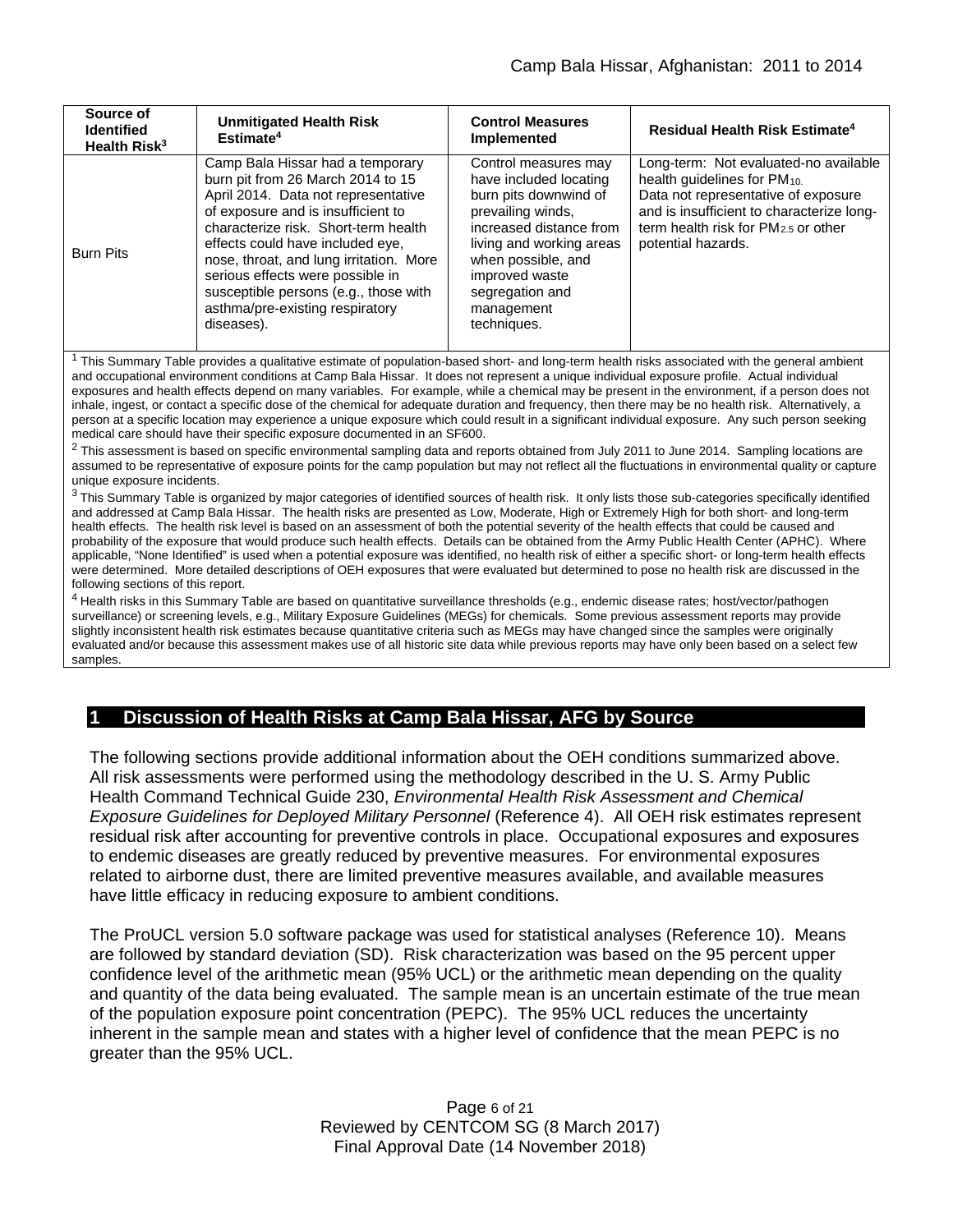# **2 Air**

2.1 Site-Specific Sources Identified

Personnel deployed to Camp Bala Hissar were exposed to various airborne contaminants as identified by monitoring and sampling efforts between July 2011 to June 2014. Sources of airborne contaminants at the base camp included diesel vehicle and generator exhaust, and dust from unpaved roads and surfaces. In addition, dust storms and periods of high winds contributed to particulate matter (PM) exposures above health-based MEGs at Camp Bala Hissar.

2.2 Particulate Matter, less than 10 micrometers  $(PM_{10})$ 

2.2.1 Exposure Guidelines:

Short Term (24-hour) PM<sub>10</sub> (micrograms per Long-term PM<sub>10</sub> MEG ( $\mu$ g/m<sup>3</sup>): cubic meter,  $(\mu g/m^3)$ :

- 
- Negligible MEG = 250 **•** Not defined and not available.
- Marginal MEG  $= 420$ • Critical MFG  $= 600$

# 2.2.2 Sample data/Notes:

There was one PM<sub>10</sub> sample from Camp Bala Hissar. The 24-hour PM<sub>10</sub> concentration was 112  $\mu$ g/m<sup>3</sup>.

2.2.3 Short-term and long-term health risks: **Not Evaluated.**

2.3 Particulate Matter, less than 2.5 micrometers  $(PM_{2.5})$ 

2.3.1 Exposure Guidelines:

- 
- Marginal MEG = 250 Marginal MEG = 65
- Critical MFG  $= 500$

Short Term (24-hour) PM<sub>2.5</sub> ( $\mu$ g/m<sup>3</sup>): Long-term (1-year) PM<sub>2.5</sub> MEGs ( $\mu$ g/m<sup>3</sup>):

- Negligible MEG =  $65$  Negligible MEG =  $15$ 
	-

# 2.3.2 Sample data/Notes:

Five valid  $PM_{2.5}$  samples were collected in 2011 (one sample), 2012 (one sample), 2013 (one sample) and 2014 (two samples). The range of 24-hour  $PM_{2.5}$  concentrations was 12  $\mu$ g/m<sup>3</sup> to 92  $\mu$ g/m<sup>3</sup> with an average concentration of 51  $\mu$ g/m<sup>3</sup>, SD=29. The data were not representative of annual exposure and were insufficient to characterize the potential short-term and long-term health risks from  $PM_{2.5}$ exposure to U.S. personnel.

2.3.3 Short-term and long-term health risks: **Not Evaluated.**

2.4 Airborne Metals from PM<sub>10</sub> and PM<sub>2.5</sub>

2.4.1 Samples data/Notes:

There were no  $PM_{10}$  airborne metal samples. All airborne metals from  $PM_{2.5}$  were below their respective MEGs.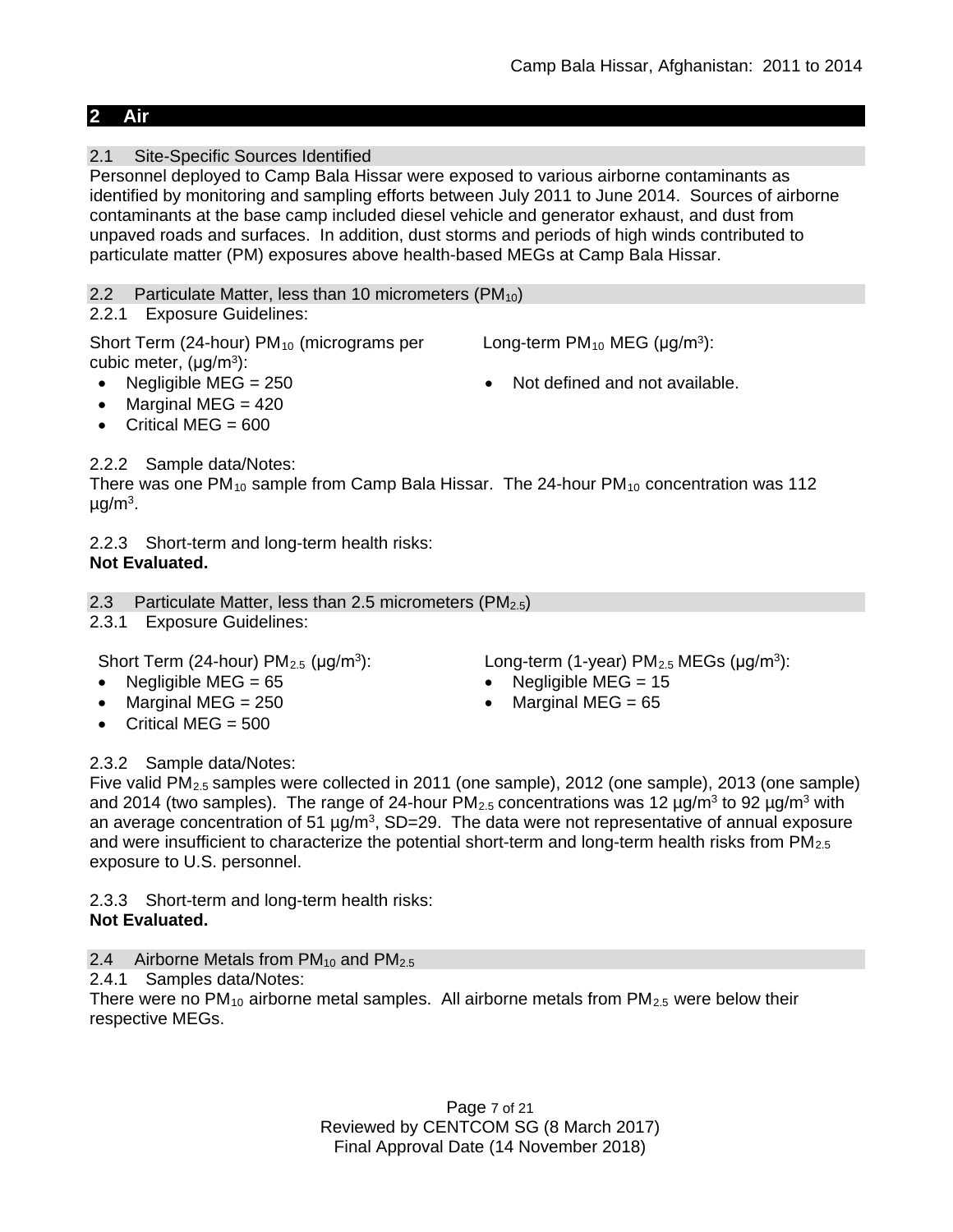#### 2.5 Volatile Organic Compounds (VOC)

The likely sources of VOCs on Camp Bala Hissar were fuel storage, fuel transfers between storage tanks, and vehicle and aircraft emissions.

#### 2.5.1 Sample data/Notes:

Two valid VOCs air samples were collected at Camp Bala Hissar in October 2013. There were no sampling data for 2011, 2012 and 2014.

### 2.5.2 Short-term and long-term health risks:

The data were not representative of annual exposure and were insufficient to characterize the potential short-term and long-term health risks from VOCs exposure to U.S. personnel. However, all VOCs parameters were below their respective MEGs.

## **3 Soil**

### 3.1 Site-Specific Sources Identified

3.1.1 Sample data/Notes:

Three valid soil samples were collected at Camp Bala Hissar in October 2011 (two samples) and October 2013 (one sample). The three discrete samples were taken at the fuel point and the volleyball court. There were no sampling data for 2012 and 2014.

The primary soil contamination exposure pathways are via dermal contact and dust inhalation. Typical parameters analyzed for included semi volatile organic compounds (SVOCs), heavy metals, polychlorinated biphenyls (PCBs), pesticides, herbicides. If the contaminant was known or suspected, other parameters may have been analyzed for (i.e., Total petroleum hydrocarbons (TPH) and polycyclic aromatic hydrocarbons (PAH) near fuel spills). For the risk assessment, personnel are assumed to remain at this location for 6 months to 1 year.

3.1.2 Short-term health risk:

Currently, sampling data for soil are not evaluated for short-term (acute) health risks.

3.1.3 Long-term health risk:

No parameters exceeded the 1-year Negligible MEGs.

# **4 Water**

In order to assess the risk to U.S. personnel from exposure to water in theater, the Army Public Health Center (APHC) identified the most probable exposure pathways based on available information. The water exposures considered were the ingestion of water used for drinking and the use of water for non-drinking purposes (such as personal hygiene or showering).

### 4.1 Drinking Water

4.1.1 Site-Specific Sources Identified

Water is delivered to the basecamp by water trucks. There were no drinking water samples for Camp Bala Hissar.

4.1.2 Short-term and long-term health risks: Not evaluated because drinking water samples were not available.

> Page 8 of 21 Reviewed by CENTCOM SG (8 March 2017) Final Approval Date (14 November 2018)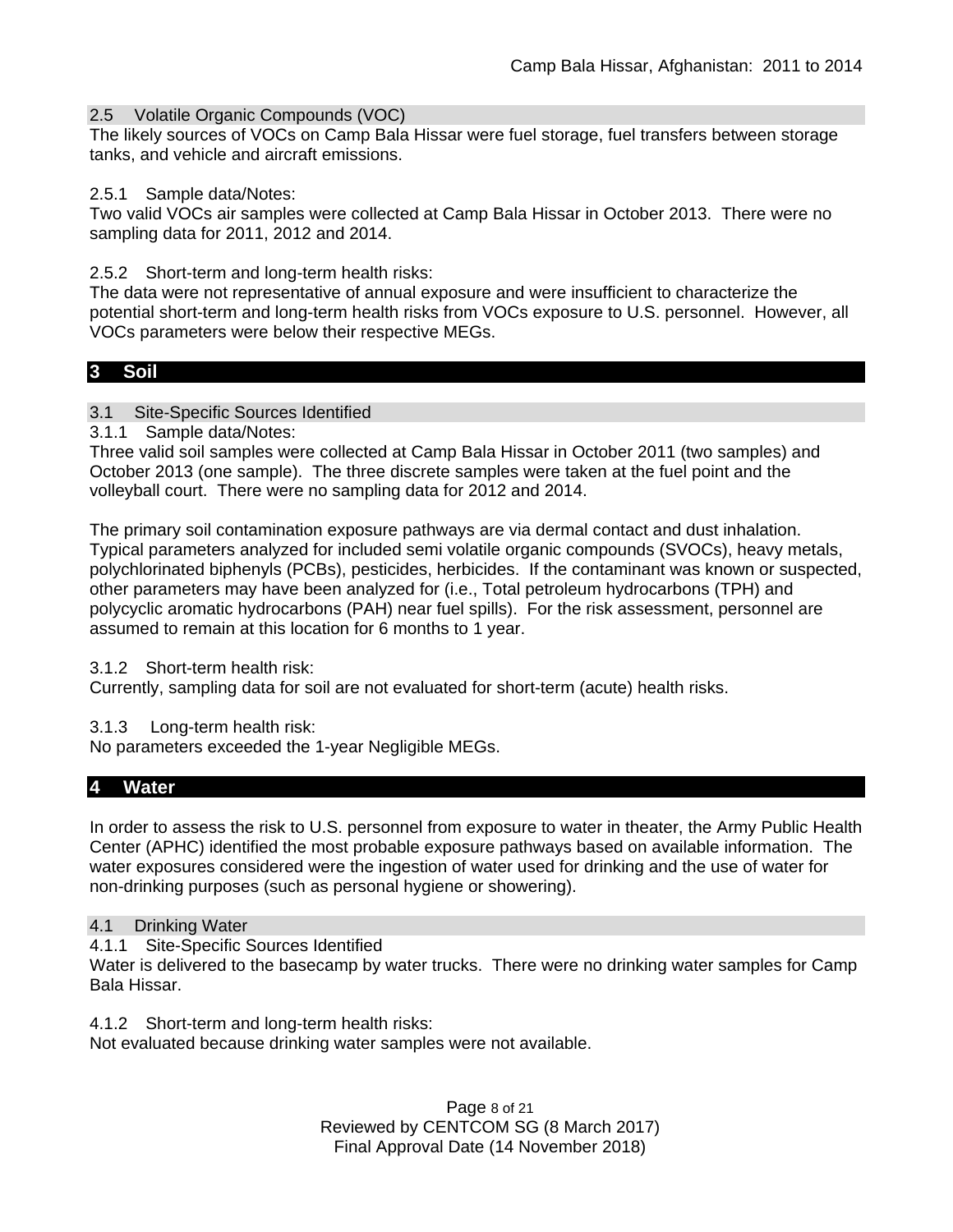4.2 Water: Used for Other Purposes (Personal Hygiene, Showering, etc.)

Water is delivered to the basecamp by water trucks for non-drinking purposes (i.e., personal hygiene, showering, etc.).

4.2.1 Sample data/Notes:

Nine valid water samples representing non-drinking water were collected in 2010 (four samples), 2013 (three samples) and 2014 (two samples).

4.2.2 Short-term and long-term health risks:

The data were not representative of exposure and were insufficient to characterize the potential shortterm and long-term health risks from non- drinking water exposure to U.S. personnel. All detected chemicals from collected samples were below the short- and long-term Negligible MEGs.

# **5 Military Unique**

5.1 Chemical Biological, Radiological Nuclear (CBRN) Weapons:

No specific hazard sources were documented in the Defense Occupational and Environmental Health Readiness System (DOEHRS) or the Military Exposure Surveillance Library (MESL) from July 2011 to June 2014 timeframe (References 1 and 12).

5.2 Depleted Uranium (DU):

No specific hazard sources were documented in the DOEHRS or the MESL from July 2011 to June 2014 timeframe (References 1 and 12).

5.3 Ionizing Radiation:

No specific hazard sources were documented in the DOEHRS or the MESL from July 2011 to June 2014 timeframe (References 1 and 12).

5.4 Non-Ionizing Radiation:

No specific hazard sources were documented in the DOEHRS or the MESL from July 2011 to June 2014 timeframe (References 1 and 12).

# **6 Endemic Diseases[1](#page-8-0)**

<span id="page-8-0"></span> $\ddot{\phantom{a}}$ 

This document lists the endemic diseases reported in the region, its specific health risks and severity and general health information about the diseases. CENTCOM Modification (MOD) 12 (Reference 13) lists deployment requirements, to include immunizations and chemoprophylaxis, in effect during the timeframe of this POEMS.

# 6.1 Foodborne and Waterborne Diseases

Foodborne and waterborne diseases in the area are transmitted through the consumption of local food and water. Local unapproved food and water sources (including ice) are heavily contaminated with pathogenic bacteria, parasites, and viruses to which most U.S. Service Members have little or no natural immunity. Effective disease surveillance has been improved to cover the majority of the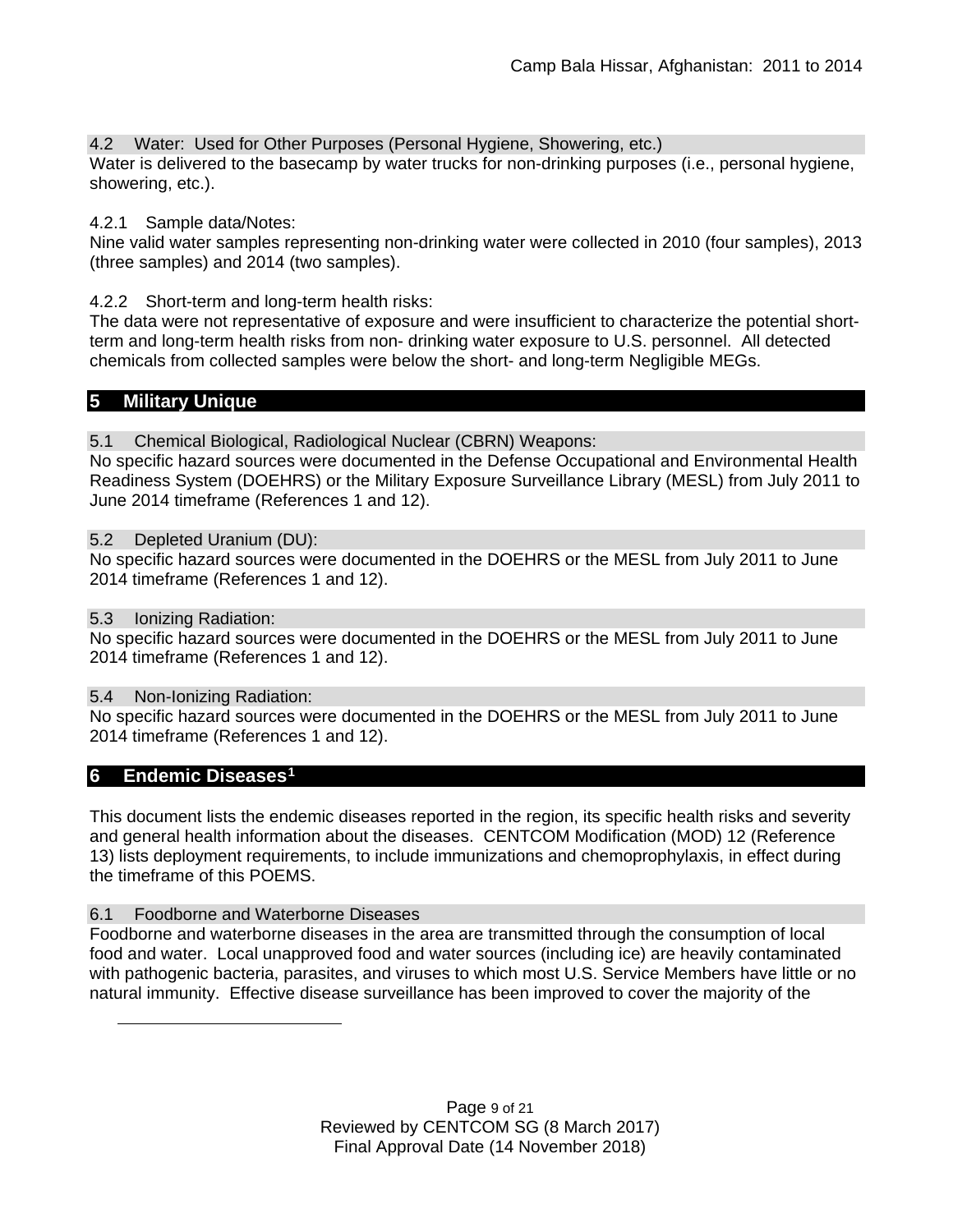country since 2009. There is still underreporting of specific disease incidence. Diarrheal diseases are expected to temporarily incapacitate a very high percentage of U.S. personnel within days if local food, water, or ice is consumed. Hepatitis A and typhoid fever infections typically cause prolonged illness in a smaller percentage of unvaccinated personnel. Vaccinations are required for DoD personnel and contractors. In addition, although not specifically assessed in this document, significant outbreaks of viral gastroenteritis (e.g., norovirus) and food poisoning (e.g., Bacillus cereus, Clostridium perfringens, Staphylococcus) may occur. Key disease risks are summarized below:

Mitigation strategies were in place and included consuming food and water from approved sources, vaccinations (when available), frequent hand washing and general sanitation practices.

## 6.1.1 Diarrheal diseases (bacteriological)

**High, mitigated to Low:** Unmitigated health risk to U.S. personnel was high year round. Diarrheal diseases are expected to temporarily incapacitate a very high percentage of personnel (potentially over 50% per month) within days if local food, water, or ice is consumed. Field conditions (including lack of hand washing and primitive sanitation) may facilitate person-to-person spread and epidemics. Typically mild disease treated in outpatient setting; recovery and return to duty in less than 72 hours with appropriate therapy. A small proportion of infections may require greater than 72 hours limited duty, or hospitalization.

# 6.1.2 Hepatitis A, and Typhoid/paratyphoid fever

**High, mitigated to Low:** Unmitigated health risk to U.S. personnel is high year round for hepatitis A and typhoid/paratyphoid fever. Mitigation was in place to reduce the risks to low. Hepatitis A, typhoid/paratyphoid fever, and diarrhea-protozoal disease may cause prolonged illness in a small percentage of personnel (less than 1% per month). Although much rarer, other potential diseases in this area that are considered a moderate risk include: diarrhea-protozoal, hepatitis E, diarrheacholera, and brucellosis.

### 6.1.3 Polio

**Low:** Unmitigated health risk to U.S. personnel is low. Despite a concerted global eradication campaign, poliovirus continues to affect children and adults in Afghanistan . Polio is a highly infectious disease that invades the nervous system. The virus is transmitted by person-to-person, typically by hands, food or water contaminated with fecal matter or through direct contact with the infected person's saliva. An infected person may spread the virus to others immediately before and about 1 to 2 weeks after symptoms appear. The virus can live in an infected person's feces for many weeks. About 90% of people infected have no symptoms, and about 1% have a very severe illness leading to muscle weakness, difficulty breathing, paralysis, and sometimes death. People who do not have symptoms can still pass the virus to others and make them sick.

### 6.1.4 Short-term health risk:

**Low:** The overall unmitigated short-term risk associated with foodborne and waterborne diseases are considered high (bacterial diarrhea, hepatitis A, typhoid/paratyphoid fever) to moderate (diarrheacholera, diarrhea-protozoal, brucellosis, hepatitis E) to low (polio) if local food or water is consumed. Preventive Medicine measures reduced the risk to low. Confidence in the health risk estimate is high.

### 6.1.5 Long-term health risk:

# **None identified based on available data**.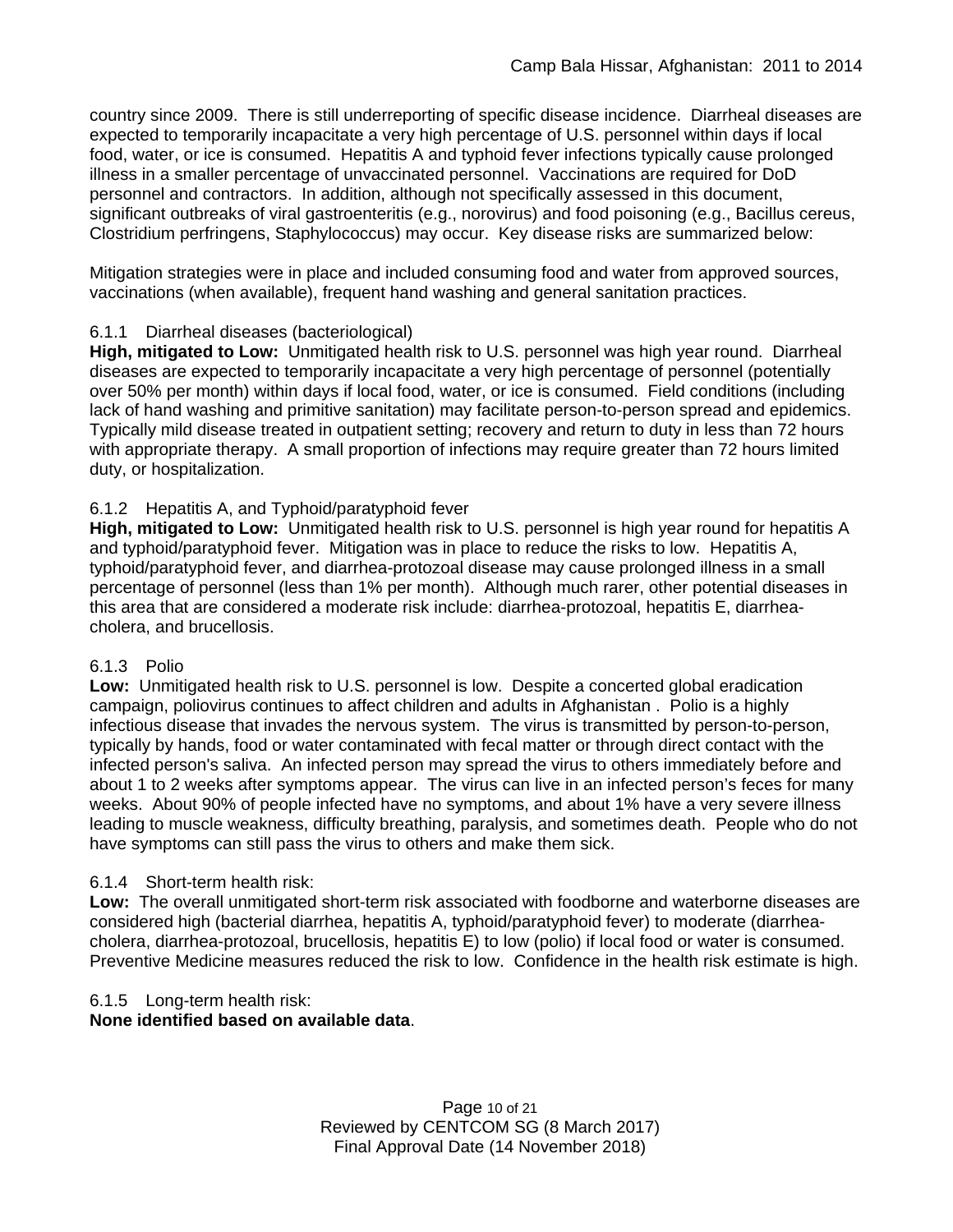### 6.2 Arthropod Vector-Borne Diseases

During the warmer months, the climate and ecological habitat support populations of arthropod vectors, including mosquitoes, ticks, mites, and sandflies. Significant disease transmission is sustained countrywide, including urban areas. Malaria, the major vector-borne health risk in Afghanistan, is capable of debilitating a high percentage of personnel for up to a week or more. Mitigation strategies were in place and included proper wear of treated uniforms, application of repellent to exposed skin, and use of bed nets and chemoprophylaxis (when applicable). Additional methods included the use of pesticides, reduction of pest/breeding habitats, and engineering controls.

## 6.2.1 Malaria

**High, mitigated to Low**: Unmitigated health risk to U.S. personnel is high with season transmission (April-November). Malaria incidents are often associated with the presence of agriculture activity, including irrigation systems and standing water, which provide breeding habitats for vectors. A small number of cases may occur among personnel exposed to mosquito (Anopheles spp.) bites. Malaria incidents may cause debilitating febrile illness typically requiring 1 to 7 days of inpatient care, followed by return to duty. Severe cases may require intensive care or prolonged convalescence.

## 6.2.2 Crimean-Congo hemorrhagic fever

**High, mitigated to Low**: Unmitigated health risk to U.S. personnel was high year round with peak transmission March-November. Crimean-Congo hemorrhagic fever occurs in a small number of cases (less than 1% per month attack rate) and is transmitted by tick bites or occupational contact with blood or secretions from infected animals. The disease typically requires intensive care with fatality rates from 5% to 50%.

### 6.2.3 Leishmaniasis

**Moderate, mitigated to Low:** Unmitigated health risk to U.S. personnel is moderate with seasonal transmission (March-November). Leishmaniasis is transmitted by sandflies. A small number of cases (less than 1% per month attack rate) could occur among personnel exposed to sandfly bites in areas with infected people, rodents, dogs, or other reservoir animals. In groups of personnel exposed to heavily infected sandflies in focal areas, attack rates can be very high (over 50%). There are two forms of the disease; cutaneous (acute form) and visceral (a more latent form of the disease). The leishmaniasis parasites may survive for years in infected individuals and this infection may go unrecognized by physicians in the U.S. when infections become symptomatic years later. Cutaneous infection is unlikely to be debilitating, though lesions may be disfiguring. Visceral leishmaniasis disease can cause severe febrile illness which typically requires hospitalization with convalescence over 7 days.

### 6.2.4 Sandfly fever

**Moderate, mitigated to Low:** Unmitigated health risk to U.S. personnel was moderate with seasonal transmission (March-November). The disease is transmitted by sandflies, which typically bite at night and breed in dark places rich in organic matter, particularly in rodent or other animal burrows. Rare cases are possible. Although data are insufficient to assess potential disease rates, 1% to 10% of personnel could be affected per month; under worst conditions disease rates can be as high as 50% with no mitigation measures in place. Incidents can result in debilitating febrile illness typically requiring 1 to 7 days of supportive care followed by return to duty

# 6.2.5 Typhus-miteborne (scrub typhus)

**Moderate, mitigated to Low:** Unmitigated health risk to U.S. personnel is moderate with seasonal transmission (March-November). Miteborne typhus is a significant cause of febrile illness in local populations with rural exposures in areas where the disease is endemic. Large outbreaks have

> Page 11 of 21 Reviewed by CENTCOM SG (8 March 2017) Final Approval Date (14 November 2018)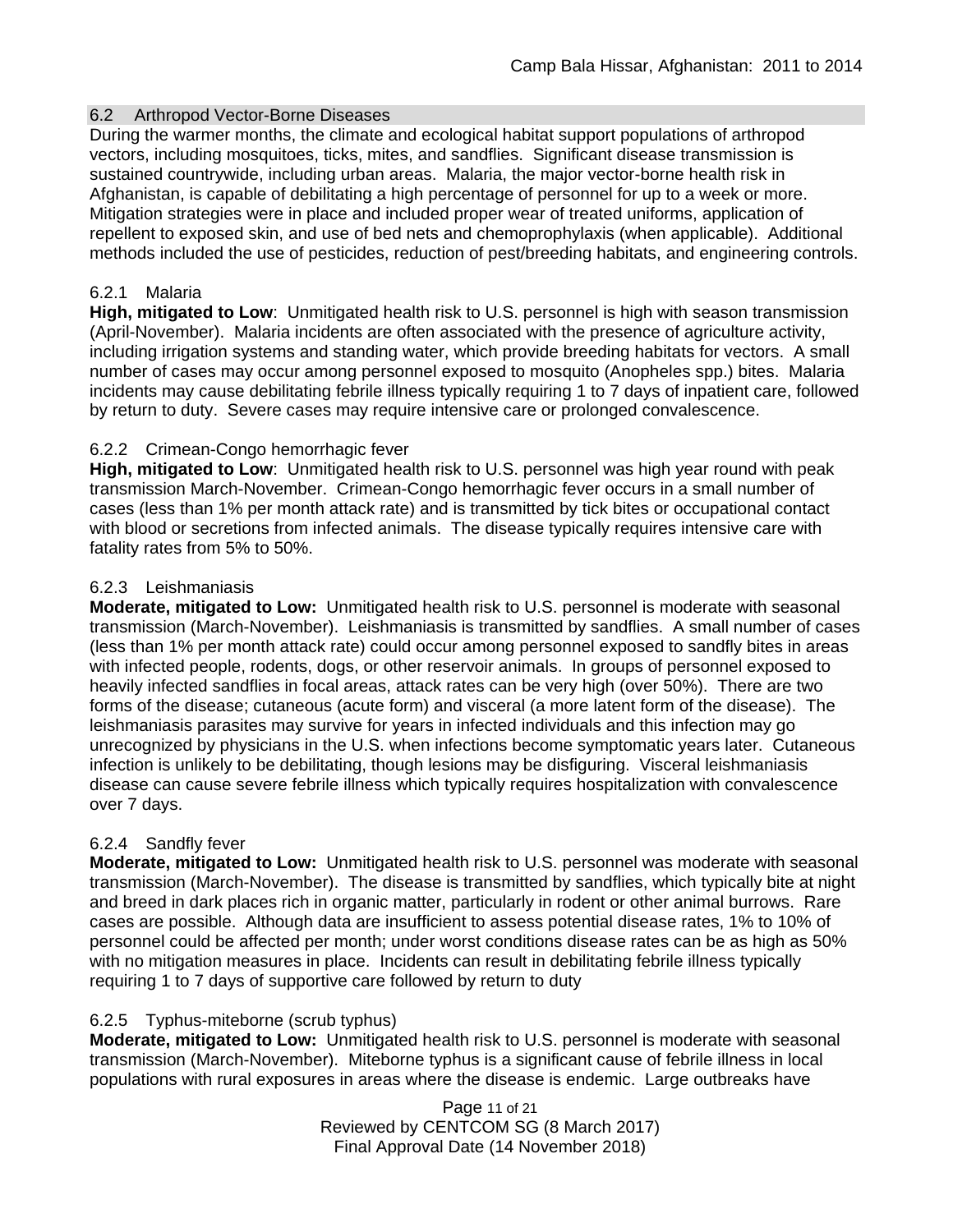occurred when non-indigenous personnel such as military forces enter areas with established local transmission. The disease is transmitted by the larval stage of trombiculid mites (chiggers), which are typically found in areas of grassy or scrubby vegetation, often in areas which have undergone clearing and regrowth. Habitats may include sandy beaches, mountain deserts, cultivated rice fields, and rain forests. Although data are insufficient to assess potential disease rates, attack rates can be very high (over 50%) in groups of personnel exposed to heavily infected "mite islands" in focal areas. The disease can cause debilitating febrile illness typically requiring 1 to 7 days of inpatient care, followed by return to duty.

### 6.2.6 West Nile fever

**Low:** Unmitigated health risk to U.S. personnel was low year with seasonal transmission (March-November). West Nile fever was present and maintained by the bird population and mosquitoes that help to transfer the diseases from birds to humans. The majority of infections in young, healthy adults are asymptomatic although it can result in fever, headache, tiredness, and body aches, occasionally with a skin rash (on the trunk of the body) and swollen lymph glands. West Nile fever is a febrile illness typically requiring 1-7 days of inpatient care followed by return to duty; convalescence may be prolonged.

### 6.2.7 Plague

**Low:** Unmitigated health risk to U.S. personnel is low year round. Bubonic plague typically occurred as sporadic cases among people who come in contact with wild rodents and their fleas during work, hunting, or camping activities. Outbreaks of human plague are rare and typically occur in crowded urban settings associated with large increases in infected commensal rats (Rattus rattus) and their flea populations. Some untreated cases of bubonic plague may develop into secondary pneumonic plague. Respiratory transmission of pneumonic plague is rare but has the potential to cause significant outbreaks. Close contact is usually required for transmission. In situations where respiratory transmission of plague is suspected, weaponized agent must be considered. Extremely rare cases (less than 0.01% per month attack rate) could occur. Incidence could result in potentially severe illness which may require more than 7 days of hospitalization and convalescence.

#### 6.2.8 Short-term health risk:

**Low:** The overall short-term unmitigated health risk associated with arthropod vector-borne diseases at Camp Bala Hissar was considered high (malaria, Crimean-Congo hemorrhagic fever), moderate (sandfly fever, leishmaniasis (cutaneous and visceral), typhus-miteborne (scrub typhus), and low (West Nile fever, plague). Preventive measures such as proper wear of treated uniforms and application of repellent to exposed skin reduced the health risk to low to none for arthropod vectorvector borne diseases. Confidence in the risk estimate was medium.

#### 6.2.9 Long-term health risk:

**Low:** The unmitigated risk is moderate for leishmaniasis-visceral (chronic). Risk was reduced to low by proper wear of the uniform and application of repellent to exposed skin. Confidence in the risk estimate is high.

### 6.3 Water Contact Diseases

Operations or activities that involve extensive water contact may result in personnel being temporarily debilitated with leptospirosis in some locations. Leptospirosis health risk typically increases during flooding. In addition, although not specifically assessed in this document, bodies of surface water are likely to be contaminated with human and animal waste. Activities such as wading or swimming may result in exposures to enteric diseases such as diarrhea and hepatitis via incidental ingestion of water. Prolonged water contact also may lead to the development of a variety of potentially debilitating skin

> Page 12 of 21 Reviewed by CENTCOM SG (8 March 2017) Final Approval Date (14 November 2018)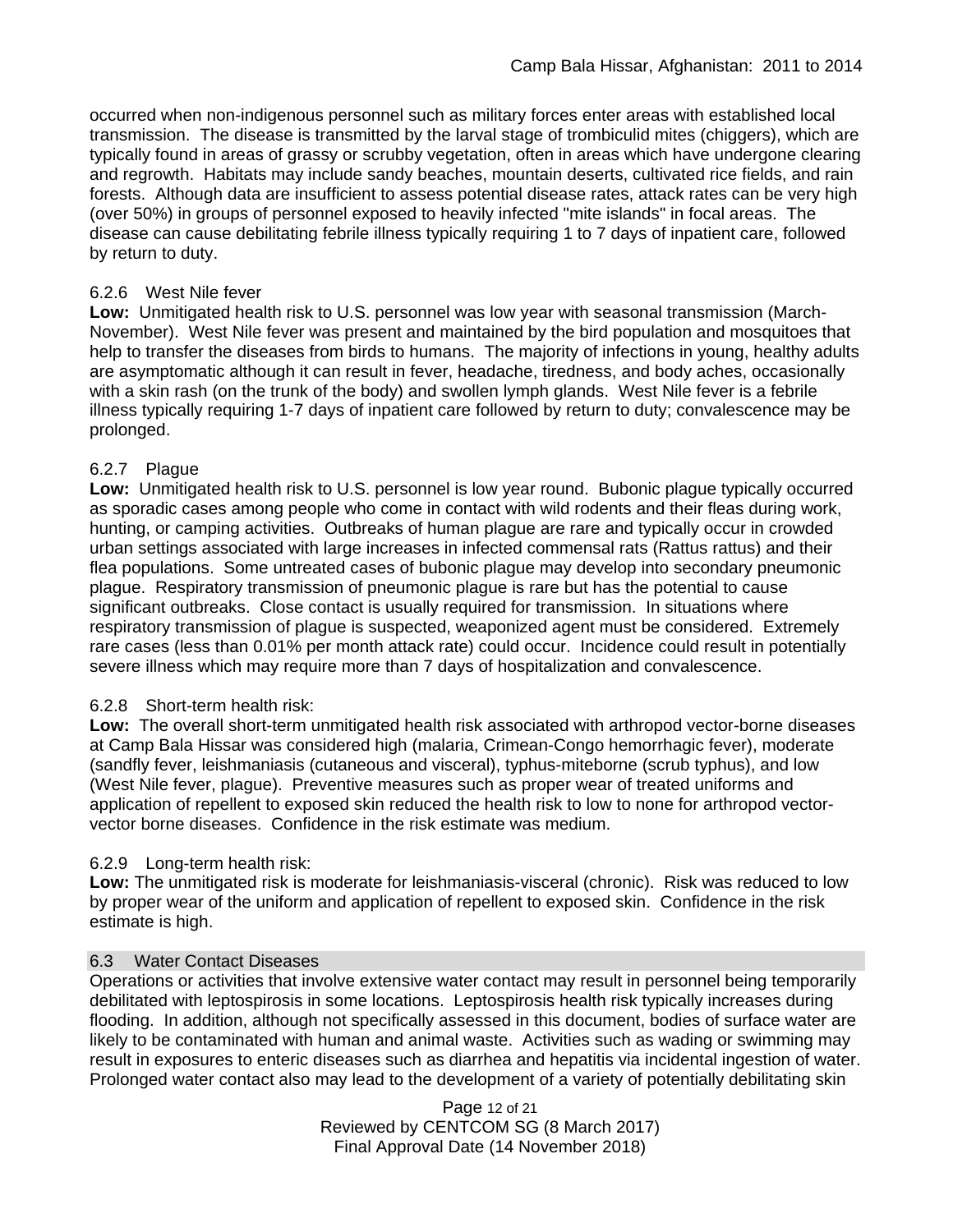conditions such as bacterial or fungal dermatitis. Mitigation strategies were in place and included avoiding water contact and recreational water activities, proper wear of uniform (especially footwear), and protective coverings for cuts/abraded skin.

## 6.3.1 Leptospirosis

**Moderate, mitigated to Low**: Unmitigated health risk to U.S. personnel was moderate with seasonal transmission (March-November). Human infections occur through exposure to water or soil contaminated by infected animals and is associated with wading, and swimming in contaminated, untreated open water. The occurrence of flooding after heavy rainfall facilitates the spread of the organism because as water saturates the environment, *Leptospira* present in the soil passes directly into surface waters. *Leptospira* can enter the body through cut or abraded skin, mucous membranes, and conjunctivae. Infection may also occur from ingestion of contaminated water. The acute, generalized illness associated with infection may mimic other tropical diseases (for example, dengue fever, malaria, and typhus), and common symptoms include fever, chills, myalgia, nausea, diarrhea, cough, and conjunctival suffusion. Manifestations of severe disease can include jaundice, renal failure, hemorrhage, pneumonitis, and hemodynamic collapse. Recreational activities involving extensive water contact may result in personnel being temporarily debilitated with leptospirosis.

## 6.3.2 Short-term health risk:

**Low:** The overall short-term unmitigated health risk associated with water contact diseases at Camp Bala Hissar was considered moderate (leptospirosis). Preventive measures such as avoiding water contact and recreational water activities; and protective coverings for cuts/abraded skin reduced the health risk to low to none. Confidence in the risk estimate was medium.

### 6.3.3 Long-term health risk:

None identified based on available data. Confidence in the risk estimate was medium.

### 6.4 Respiratory Diseases

Although not specifically assessed in this document, deployed U.S. forces may be exposed to a wide variety of common respiratory infections in the local population. These include influenza, pertussis, viral upper respiratory infections, viral and bacterial pneumonia, and others. The U.S. military populations living in close-quarter conditions are at risk for substantial person-to-person spread of respiratory pathogens. Influenza is of particular concern because of its ability to debilitate large numbers of unvaccinated personnel for several days. Mitigation strategies were in place and included routine medical screenings, vaccination, enforcing minimum space allocation in housing units, implementing head-to-toe sleeping in crowded housing units, implementation of proper personal protective equipment (PPE) when necessary for healthcare providers and detention facility personnel.

# 6.4.1 Tuberculosis (TB)

**Moderate, mitigated to Low:** Unmitigated health risk to U.S. personnel was moderate year round. Tuberculosis (TB) is usually transmitted through close and prolonged exposure to an active case of pulmonary or laryngeal TB, but can also occur with incidental contact. Individuals with prolonged indoor exposure to the local population are at increased risk for latent TB infection.

# 6.4.2 Meningococcal meningitis

**Low:** Unmitigated health risk to U.S. personnel was low year round. Meningococcal meningitis is transmitted from person to person through droplets of respiratory or throat secretions. Risk is comparable to the U.S. among unvaccinated personnel who have close contact with the local population. Close and prolonged contact facilitates the spread of this disease. Meningococcal meningitis is a potentially very severe disease typically requiring intensive care; fatalities may occur in

> Page 13 of 21 Reviewed by CENTCOM SG (8 March 2017) Final Approval Date (14 November 2018)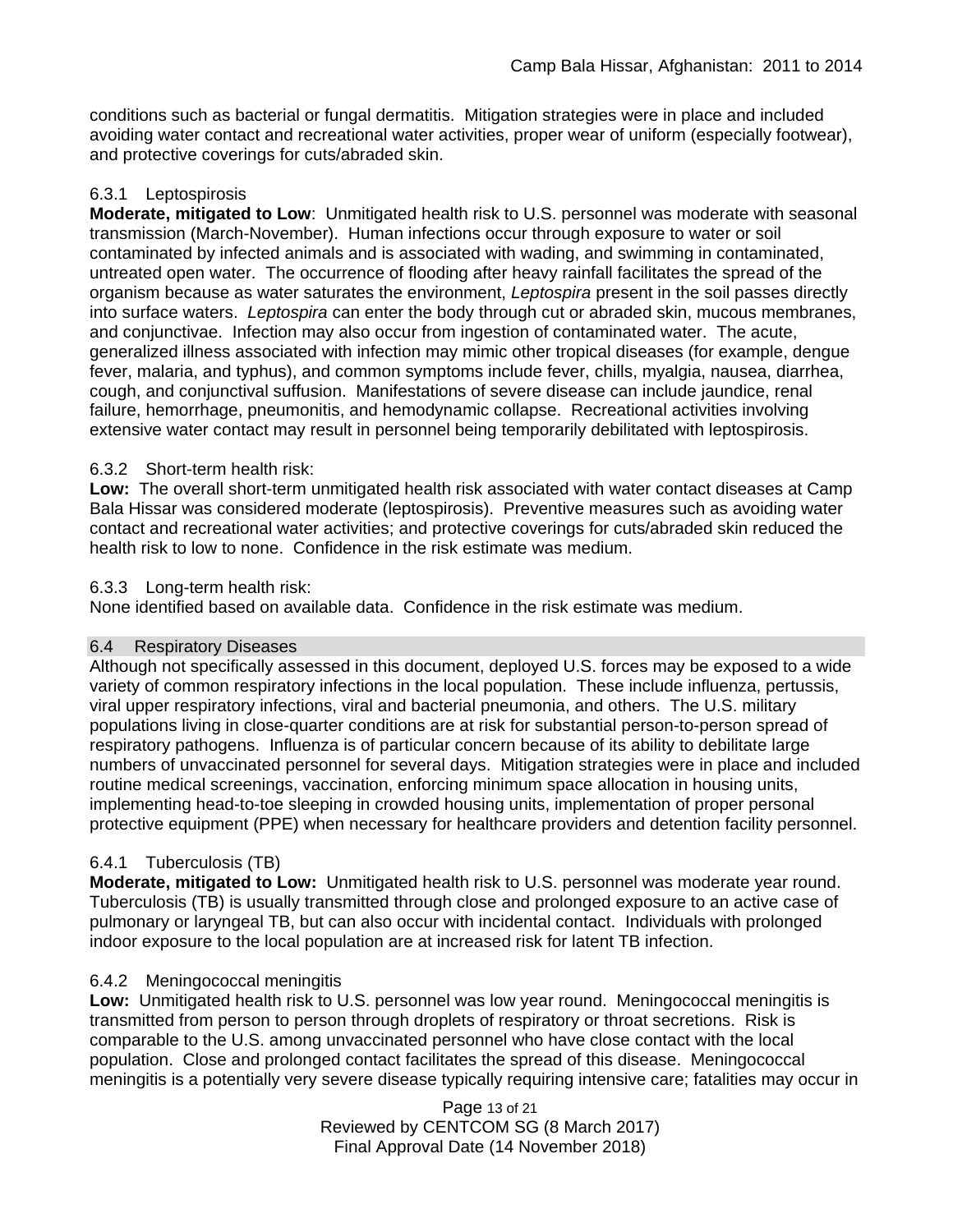5-15% of cases.

## 6.4.3 Middle East respiratory syndrome coronavirus (MERS-CoV)

**Low:** Although no cases have been reported in Afghanistan, Middle East respiratory syndrome coronavirus (MERS-CoV) is known to occur within the region. Most MERS patients developed severe acute respiratory illness with symptoms of fever, cough and shortness of breath. MERS-CoV has spread from ill people to others through close contact, such as caring for or living with an infected person. The incubation period for MERS-CoV is usually about 5 to 6 days, but can range from 2 to 14 days. Currently, there is no vaccine to prevent MERS-CoV infection.

## 6.4.4 Short-term health risk:

**Low:** The overall short-term unmitigated health risk associated with respiratory diseases at Camp Bala Hissar was considered moderate (TB) and low (meningococcal meningitis and MER-CoV). Preventive measures such as vaccination and routine medical screenings reduced the health risk to low to none. Confidence in the risk estimate was medium.

# 6.4.5 Long-term health risk:

**None identified based on available data.** TB was evaluated as part of the post deployment health assessment (PDHA). A TB skin test was required post-deployment if potentially exposed and was based upon individual service policies.

## 6.5 Animal-Contact Diseases

## 6.5.1 Q-Fever

**Moderate, mitigated to Low:** Unmitigated health risk to U.S. personnel was moderate year round. Rare cases were possible among personnel exposed to aerosols from infected animals, with clusters of cases possible in some situations. Significant outbreaks (affecting 1-50%) could occur in personnel with heavy exposure to barnyards or other areas where animals are kept. Unpasteurized milk may also transmit infection. The primary route of exposure is respiratory, with an infectious dose as low as a single organism. Q-Fever is a debilitating febrile illness, sometimes presenting as pneumonia, typically requiring 1 to 7 days of inpatient care followed by return to duty. Mitigation strategies include consuming approved food sources, avoidance of animals and farms, dust abatement when working in these areas (wet mop, water sprayed on high volume traffic areas, etc.), and proper PPE for personnel working with animals, and immunization.

# 6.5.2 Rabies

**Moderate, mitigated to Low:** Unmitigated health risk to U.S. personnel was moderate year round. Dogs were the primary reservoir of rabies in Afghanistan, and a frequent source of human exposure. Rabies is transmitted by exposure to the virus-laden saliva of an infected animal, typically through bites, but could occur from scratches contaminated with the saliva. A U.S. Army Soldier deployed to Afghanistan from May 2010 to May 2011 died of rabies in New York on 31 August 2011 (Reference 8). Laboratory results indicated the Soldier was infected from contact with a dog while deployed. The vast majority (>99%) of persons who develop rabies disease will do so within a year after a risk exposure. There have been rare reports of individuals presenting with rabies disease up to six years or more after their last known risk exposure. Mitigation strategies included command emphasis of CENTCOM GO 1C, reduction of animal habitats, active pest management programs, and timely treatment of feral animal scratches/bites.

# 6.5.3 Anthrax

**Low:** Unmitigated health risk to U.S. personnel was low year round. Anthrax is a naturally occurring infection; cutaneous anthrax is transmitted by direct contact with infected animals or carcasses,

> Page 14 of 21 Reviewed by CENTCOM SG (8 March 2017) Final Approval Date (14 November 2018)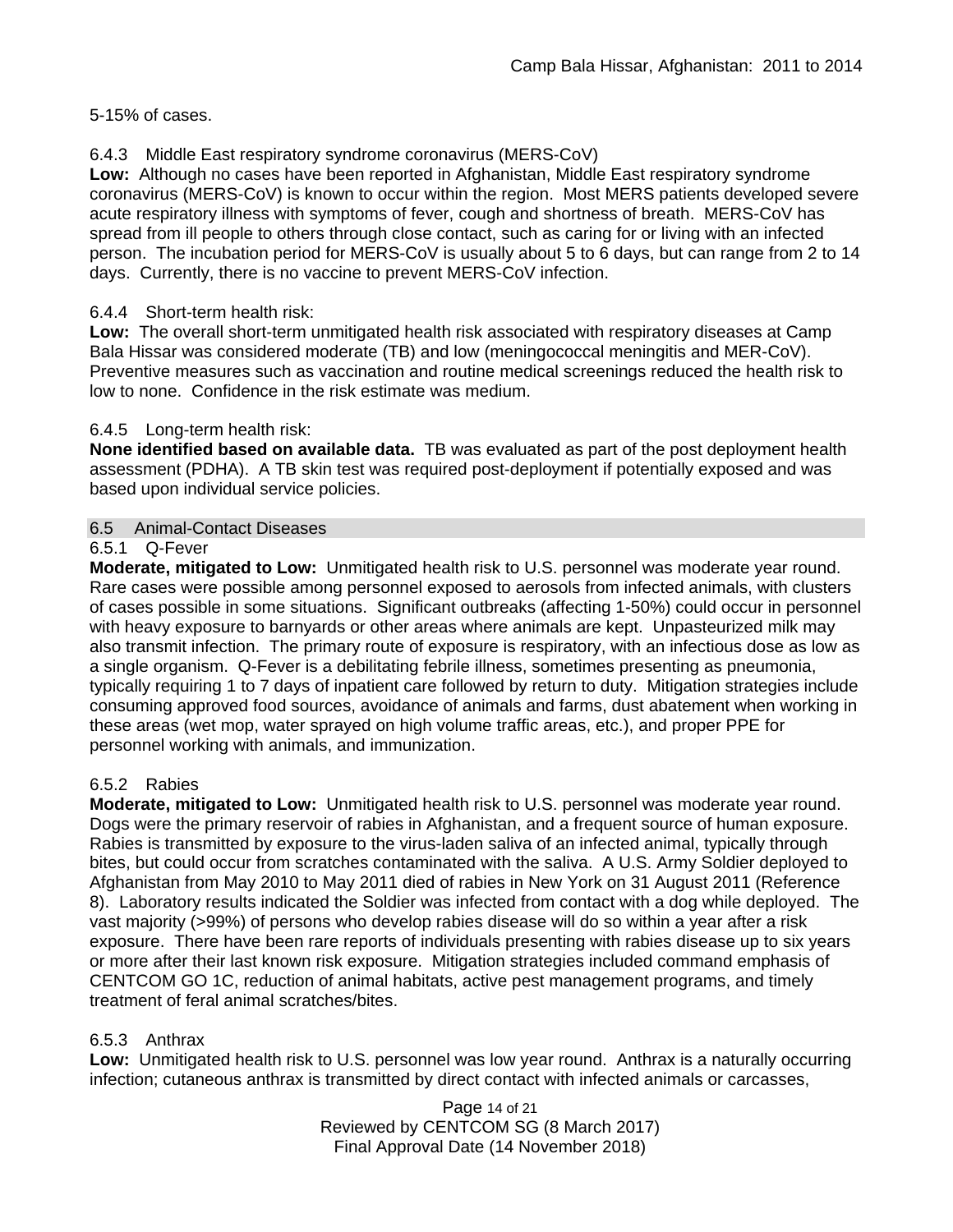including hides. Eating undercooked infected meat may result in contracting gastrointestinal anthrax. Pulmonary anthrax is contracted through inhalation of spores and is extremely rare. Mitigation measures included consuming approved food sources, proper food preparation and cooking temperatures, avoidance of animals and farms, dust abatement when working in these areas, vaccinations, and proper PPE for personnel working with animals.

## 6.5.4 Avian Influenza

**Low:** Unmitigated health risk to U.S. personnel was low year round. Although avian influenza (AI) is easily transmitted among birds, bird-to-human transmission is extremely inefficient. Human-to-human transmission appears to be exceedingly rare, even with relatively close contact. Extremely rare cases (less than 0.01% per month attack rate) could occur. Incidence could result in very severe illness with fatality rate higher than 50 percent in symptomatic cases. Mitigation strategies included avoidance of birds/poultry and proper cooking temperatures for poultry products.

## 6.5.5 Short-term health risk:

**Low to None:** The overall short-term unmitigated health risk associated with animal contact diseases at Camp Bala Hissar was considered moderate (Q-fever and rabies) to low (anthrax and avian influenza). Preventive measures such as consuming approved food source, immunization and avoidance of animals and farms reduced the health risk to low to none. Confidence in risk estimate was medium.

## 6.5.6 Long-term health risk:

**Low:** The long-term risk for rabies is low because the incubation period for rabies can be several years in rare cases.

# 6.6 Soil-transmitted helminths (hookworm, strongyloidiasis, cutaneous larva migrans)

**Moderate, mitigated to Low**: Unmitigated health risk to U.S. personnel was moderate with seasonal transmission (March-November). A small number of cases (less than 1% per month attack rate) could occur among personnel with direct skin exposure to soil contaminated with human or animal feces (including sleeping on bare ground and walking barefoot). Initial skin symptoms typically are mild and are not debilitating. However, systemic symptoms of fever, cough, abdominal pain, nausea, and diarrhea may develop weeks to months after initial infection with hookworm or *Strongyloides*. More severe infections with high worm burden may be debilitating in some cases. Rates of infection in U.S. personnel will be highly variable, depending on specific local environmental conditions. Rates of infection in U.S. personnel are expected to be less than 1 percent per month in most locations. However, rates in some focal areas with heavily contaminated soil could exceed 1 percent per month.

### 6.6.1 Short-term health risk:

**Low**: Moderate for soil transmitted helminthes. Overall risk was reduced to low with mitigation measures. Confidence in the health risk estimate is high.

### 6.6.2 Long-term health risk:

None identified based on available data.

# **7 Venomous Animal/Insect**

All information was taken directly from the Armed Forces Pest Management Board (Reference 14) and the Clinical Toxinology Resources web site from the University of Adelaide, Australia (Reference 15). The species listed below have home ranges that overlap the location of Camp Bala Hissar, and may present a health risk if they are encountered by personnel. See Section 10.3 for more

> Page 15 of 21 Reviewed by CENTCOM SG (8 March 2017) Final Approval Date (14 November 2018)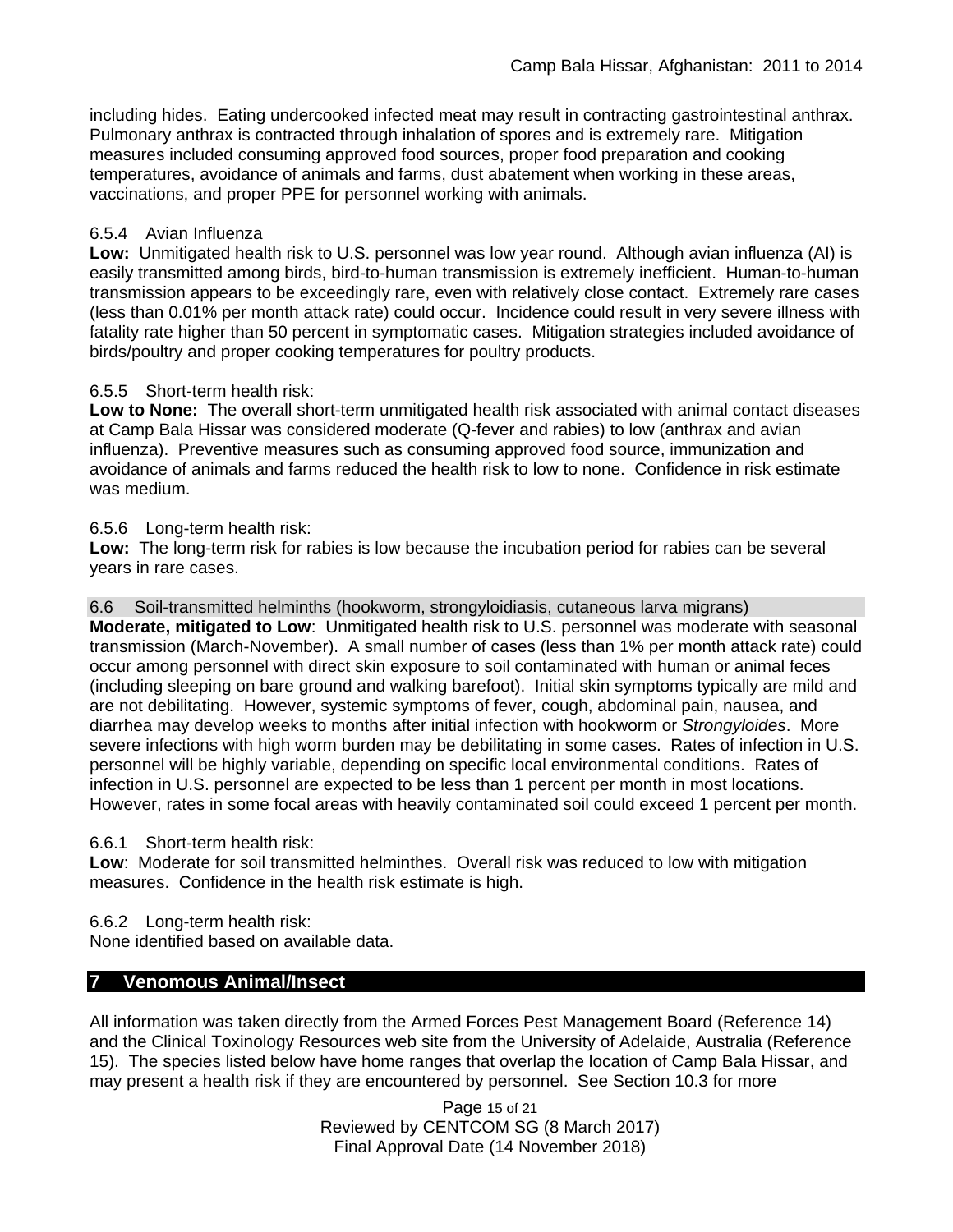information about pesticides and pest control measures.

7.1 Spiders

• *Latrodectus dahlia* (widow spider): Severe envenoming possible, potentially lethal. However, venom effects are mostly minor and even significant envenoming is unlikely to be lethal.

## 7.2 Scorpions

• *Androctonus afghanus, Androctonus amoreuxi,* and *Androctonus baluchicus*: Severe envenoming possible, potentially lethal. Severe envenoming may produce direct or indirect cardio toxicity, with cardiac arrhythmias, cardiac failure. Hypovolaemic hypotension possible in severe cases due to fluid loss through vomiting and sweating.

• *Afghanobuthus nuamanni, Buthacus striffleri*, *Compsobuthus afghanus*, *Compsobuthus rugosulus, Compsobuthus tofti*, *Mesobuthus caucasicus, Mesobuthus eupeus, Mesobuthus macmahoni, Orthochirus afghanus*, *Orthochirus bicolor, Orthochirus danielleae, Orthochirus erardi*, *Orthochirus heratensis, Orthochirus Jalalabadensis, Orthochirus monodi, Orthochirus pallidus, Orthochirus samrchelsis*, *Orthochirus scrobiculosus,* and *Sassanidotus gracilis*: There are a number of dangerous Buthid scorpions, but there are also some known to cause minimal effects only. Without clinical data it is unclear where these species fit within that spectrum.

• *Hottentotta alticola* and *Hottentotta saulcyi*: Moderate envenoming possible but unlikely to prove lethal. Stings by these scorpions are likely to cause only short lived local effects, such as pain, without systemic effects.

• *Scorpiops afghanus* and *Scorpiops lindbergi*: Mild envenoming only, not likely to prove lethal. Stings by these scorpions are likely to cause only short lived local effects, such as pain, without systemic effects.

### 7.3 Snakes

• *Echis carinatus multisquamatus* (central Asian saw-scaled viper), *Echis carinatus sochureki* (Sochurek's saw-scaled viper), and *Gloydius halys* (Haly's Pit Viper): Severe envenoming possible, potentially lethal. Bites may cause moderate to severe coagulopathy and haemorrhagins causing extensive bleeding.

• *Eristocophis mcmahoni* (McMahon's Viper): Severe envenoming possible, potentially lethal. Venom shows strong hemorrhagic activity. Mild to Moderate neurotoxic effects may occur.

• *Macrovipera lebetina obtuse* (Levantine Viper)*,* and *Macrovipera lebetina turanica* (Levantine Viper): Severe envenoming possible, potentially lethal. Bites may cause mild to severe local effects, shock and coagulopathy.

• *Naja oxiana* (Oxus cobra): Severe envenoming possible, potentially lethal. Bites can cause systemic effects, principally flaccid paralysis.

• *Pseudocerastes persicus* (Persian dwarf snake): Unlikely to cause significant envenoming; limited clinical data suggest bites result in local effects only.

• *Bungarus caeruleus* (Common krait): Severe envenoming likely, high lethality potential. Krait

Page 16 of 21 Reviewed by CENTCOM SG (8 March 2017) Final Approval Date (14 November 2018)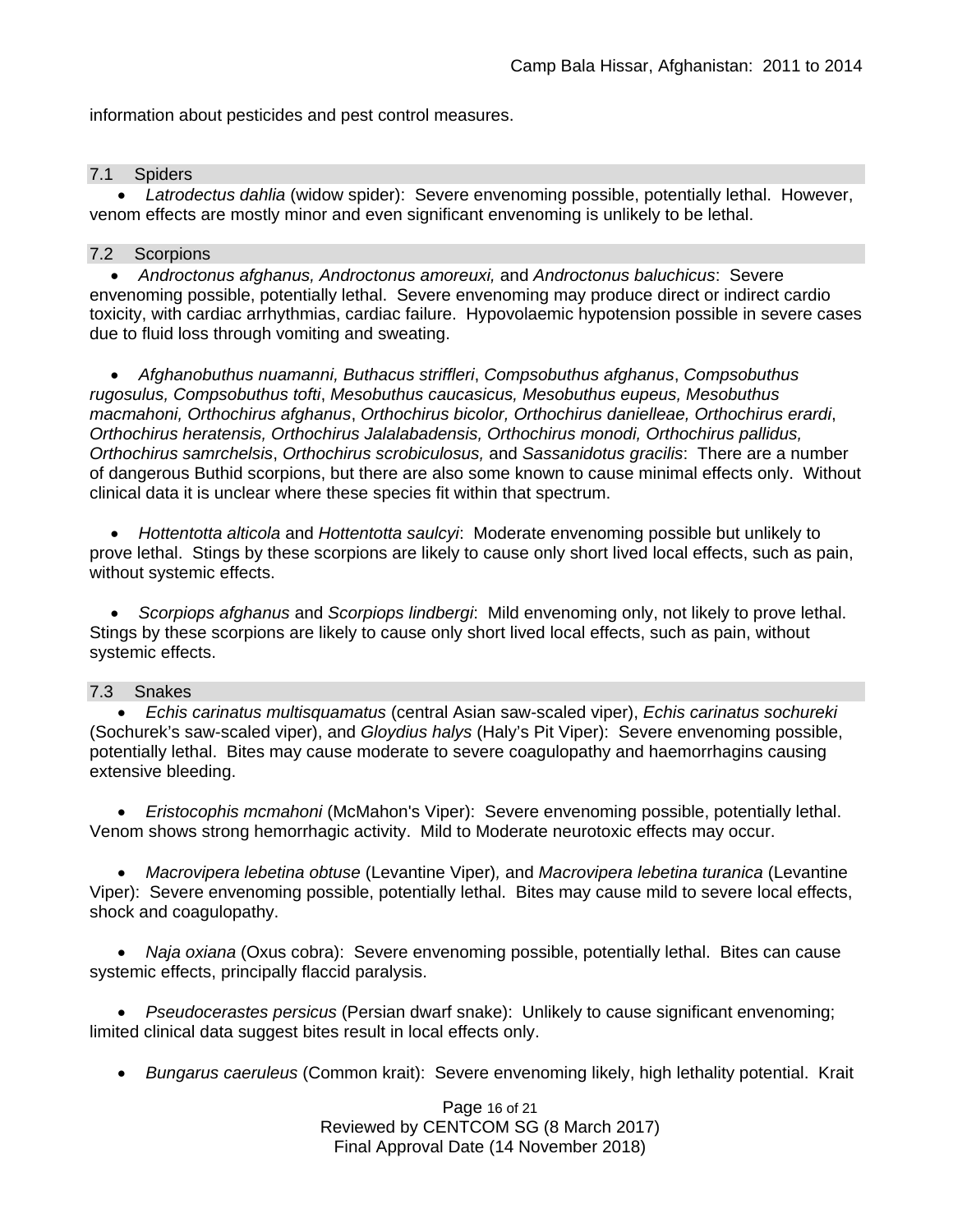bites can cause moderate to severe flaccid paralysis, respiratory failure, requiring intubation & ventilation in severe cases. Most victims bitten while asleep in huts at night. Bites may produce invisible or barely perceptible puncture marks. Human mortality rate is high without use of antivenom. Antivenom may prevent worsening of paralysis, but may not reverse established paralysis.

• *Gloydius himalayanus* (Himalayan pit viper), and *Gloydius intermedius* (Central Asian pit viper): Potentially lethal envenoming, though unlikely, cannot be excluded. Bites cause in local and sometimes systemic effects including necrosis, coagulopathy, and renal failure.

### 7.4 Short-term health risk:

**Low**: If encountered, effects of venom vary with species from mild localized swelling (e.g. widow spider) to potentially lethal effects (e.g., Haly's Pit Viper). See effects of venom above. Mitigation strategies included avoiding contact, proper wear of uniform (especially footwear), and timely medical treatment. Confidence in the health risk estimate is low (Reference 4, Table 3-6).

#### 7.5 Long-term health risk: **None identified.**

# **8 Heat/Cold Stress**

Camp Bala Hissar is located in Kabul, Afghanistan. Kabul has a cold, and semi-arid climate. Between May and September, the average daily maximum temperature reached the low 90s degrees Fahrenheit (°F), and the high may reach the low 120s °F. In winter, the average temperature was in the mid-50s ºF, and the temperature occasionally dropped below freezing. The mean annual average precipitation was 3.5 inches, with the majority of the recorded precipitation occurring in February and March. Heat stress/injuries and cold stress/injuries are largely dependent on operational and individual factors instead of environmental factors alone (Reference 16).

### 8.1 Heat

### 8.1.1 Short-term health risk:

**High, mitigated to Low:** The short-term health risk of heat injury was high in unacclimated personnel. Preventive measures such as work-rest cycles and proper hydration reduced the health risk to low.

### 8.1.2 Long-term health risk:

**Low:** The long-term health risk may be greater to certain susceptible persons–those older (i.e., greater than 45 years), in lesser physical shape, or with underlying medical/health conditions. Longterm health implications from heat injuries were rare but could occur–especially from more serious heat injuries such as heat stroke.It was possible that high heat in conjunction with various chemical exposures could increase long-term health risks, though specific scientific evidence was not conclusive. Confidence in these risk estimates was medium.

### 8.2 Cold

Short-term and Long-term health risks: The risk of cold injury was low. Confidence in this risk estimate was medium.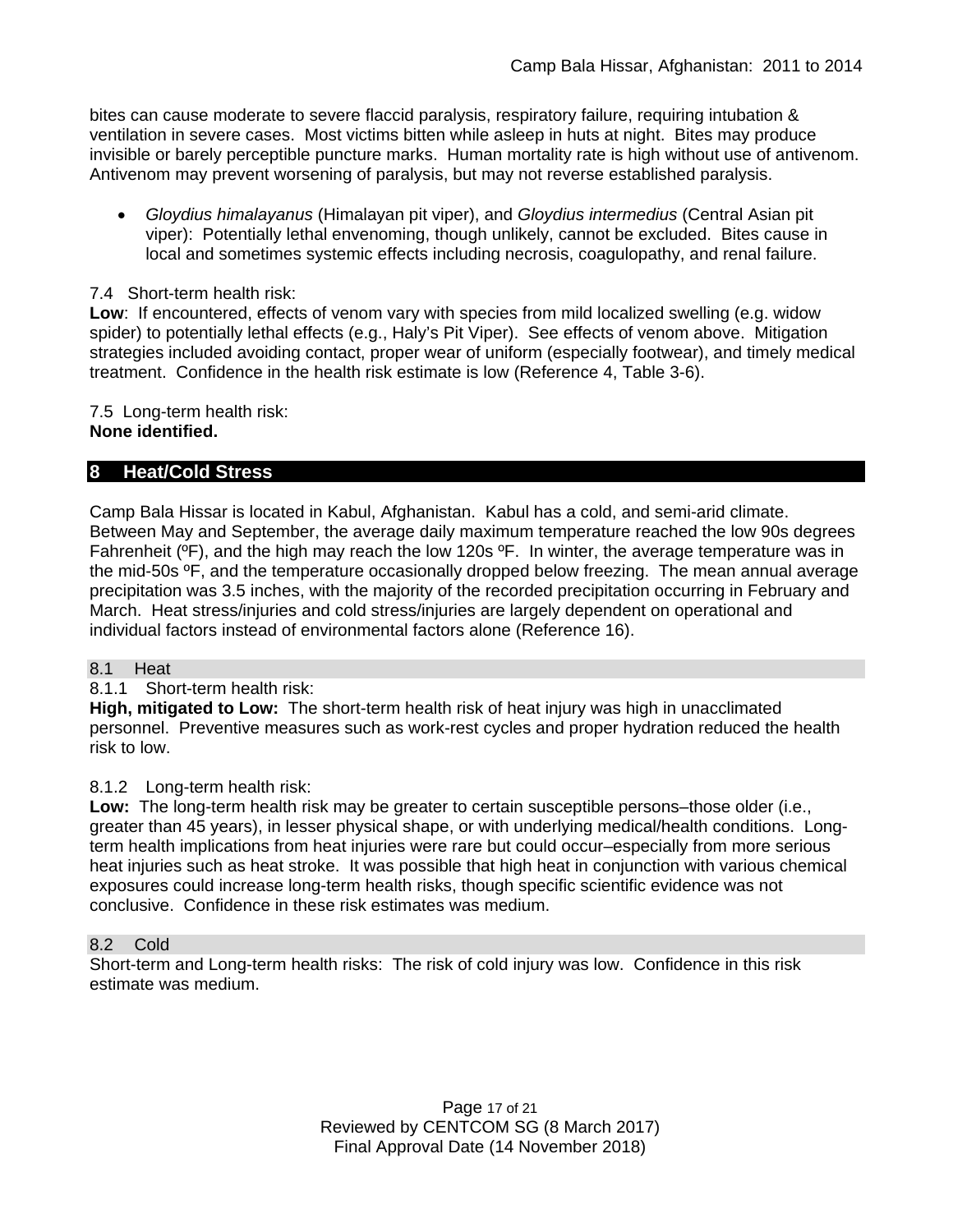### **9 Noise**

#### 9.1 Continuous:

Aircraft operations have the potential to cause significant noise hazard to flight line and helicopter landing zone support personnel. Because of the potential noise hazard inherent in the helicopter landing zone, personnel are required to wear dual hearing protection when working on the flight line.

Personnel residing in close proximity to generators will routinely be exposed to noise levels as high as 82.0 decibels (dB). Although this is below the 85 dB threshold requiring hearing protection, it still presents a concern for hearing conservation.

#### 9.1.1 Short-term health risk:

**Low**: The short-term risk of noise injury with appropriate hearing protection use is low. Few exposed personnel (if any) are expected to have noticeable health effects during mission.

#### 9.1.2 Long-term health risk:

**Moderate to Low**: The long-term risk of noise injury with appropriate hearing protection use is low with few exposed personnel (if any) expected to develop delayed onset, irreversible effects. If protective measures are not used, the risk is elevated to moderate and many exposed personnel are plausibly expected to develop delayed onset, irreversible effects.

#### 9.2 Impulse:

No specific hazard sources were documented in the DOEHRS or the MESL from July 2011 to June 2014 timeframe (References 1 and 12).

## **10 Other Unique Occupational Hazards**

#### 10.1 Potential environmental contamination sources

DoD personnel are exposed to various chemical, physical, ergonomic, and biological hazards in the course of performing their mission. These types of hazards depend on the mission of the unit and the operations and tasks which the personnel are required to perform to complete their mission. The health risk associated with these hazards depends on a number of elements including what materials are used, how long the exposures last, what is done to the material, the environment where the task or operation is performed, and what controls are used. The hazards can include exposures to heavy metal particulates (e.g., lead, cadmium, manganese, chromium, and iron oxide), solvents, fuels, oils, and gases (e.g., carbon monoxide, carbon dioxide, oxides of nitrogen, and oxides of sulfur). Most of these exposures occur when performing maintenance task such as painting, grinding, welding, engine repair, or movement through contaminated areas. Exposures to these occupational hazards can occur through inhalation (air), skin contact, or ingestion; however, exposures through air are generally associated with the highest health risk.

#### 10.2 Fuel/Petroleum Products/Industrial Chemical Spills

No specific hazard sources were documented in the DOEHRS or the MESL from July 2011 to June 2014 timeframe (References 1 and 12).

### 10.3 Pesticides/Pest Control

Army personnel oversaw pest management. For each pesticide product applied during this period, the EPA approved label has been archived, providing a framework how each pesticide handled and applied. There were no reports that indicated accidents, misuse, misapplication or other hazards associated with pesticides use.

> Page 18 of 21 Reviewed by CENTCOM SG (8 March 2017) Final Approval Date (14 November 2018)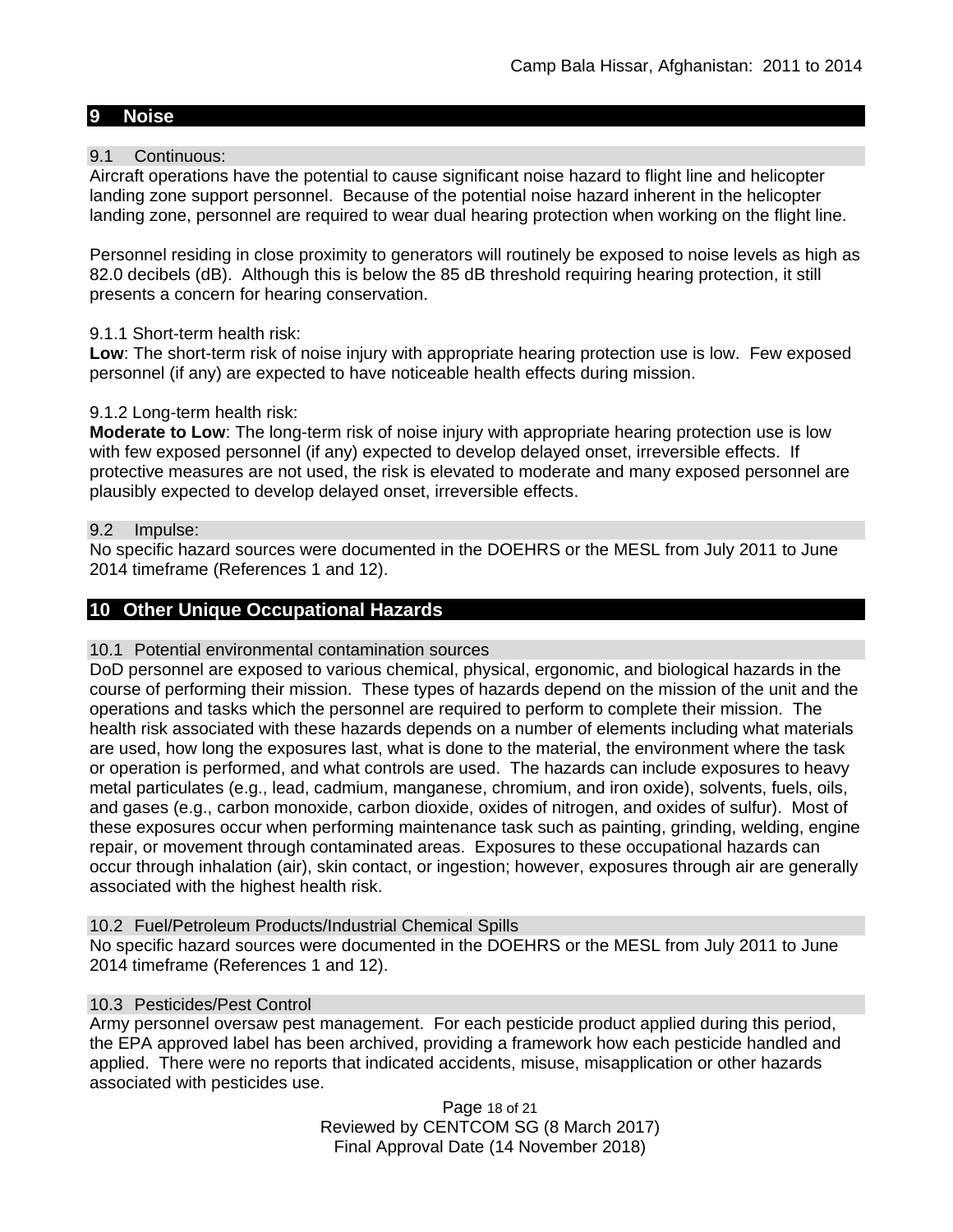#### 10.4 Waste Sites/Waste Disposal

#### 10.4.1 Hazardous and Non-hazardous Waste

Regulated medical waste was collected in sharp containers and sent to Camp Phoenix for incineration.

Short-term and Long-term health risks: **Low**. Confidence in the risk estimate was medium.

10.4.2 Solid Waste Management Solid waste was hauled off-site by a local national contractor.

Short-term health risk: **Low**.

Long-term health risk: **Low.**

#### 10.5 General Sanitation

No specific hazard sources were documented in the DOEHRS or the MESL from July 2011 to June 2014 timeframe (References 1 and 12).

#### 10.6 Lead- based Paint

No specific hazard sources were documented in the DOEHRS or the MESL from July 2011 to June 2014 timeframe (References 1 and 12).

#### 10.7 Asbestos

No specific hazard sources were documented in the DOEHRS or the MESL from July 2011 to June 2014 timeframe (References 1 and 12).

#### 10.8 Burn Pits

Camp Bala Hissar lost the solid waste pick up and built a temporary open burn pit. The burn pit was opened on 26 March 2014 and closed on 15 April 2014. The burn pit was approximately 6.5 feet deep, 10 feet wide and 26 feet long. There was one sample taken near the burn pit. The data were not representative of annual exposure and were insufficient to characterize the potential short-term and long-term health risks.

While not specific to Camp Bala Hissar and vicinity, the consolidated epidemiological and environmental sampling and studies on burn pits that have been conducted as of the date of this publication have been unable to determine whether an association does or does not exist between exposures to emissions from the burn pits and long-term health effects (Reference 17). The Institute of Medicine committee's (Reference 17) review of the literature and the data suggests that service in Iraq or Afghanistan (i.e., a broader consideration of air pollution than exposure only to burn pit emissions) may be associated with long-term health effects, particularly in susceptible (e.g., those who have asthma) or highly exposed subpopulations, such as those who worked at the burn pit. Such health effects would be due mainly to high ambient concentrations of PM from both natural and anthropogenic sources, including military sources. If that broader exposure to air pollution turns out to be relevant, potentially related health effects of concern are respiratory and cardiovascular effects and cancer. Susceptibility to the PM health effects could be exacerbated by other exposures, such as stress, smoking, local climatic conditions, and co-exposures to other chemicals that affect the same biologic or chemical processes. Individually, the chemicals measured at burn pit sites in the study were generally below concentrations of health concern for general populations in the United States. However, the possibility of exposure to mixtures of the chemicals raises the potential for health

> Page 19 of 21 Reviewed by CENTCOM SG (8 March 2017) Final Approval Date (14 November 2018)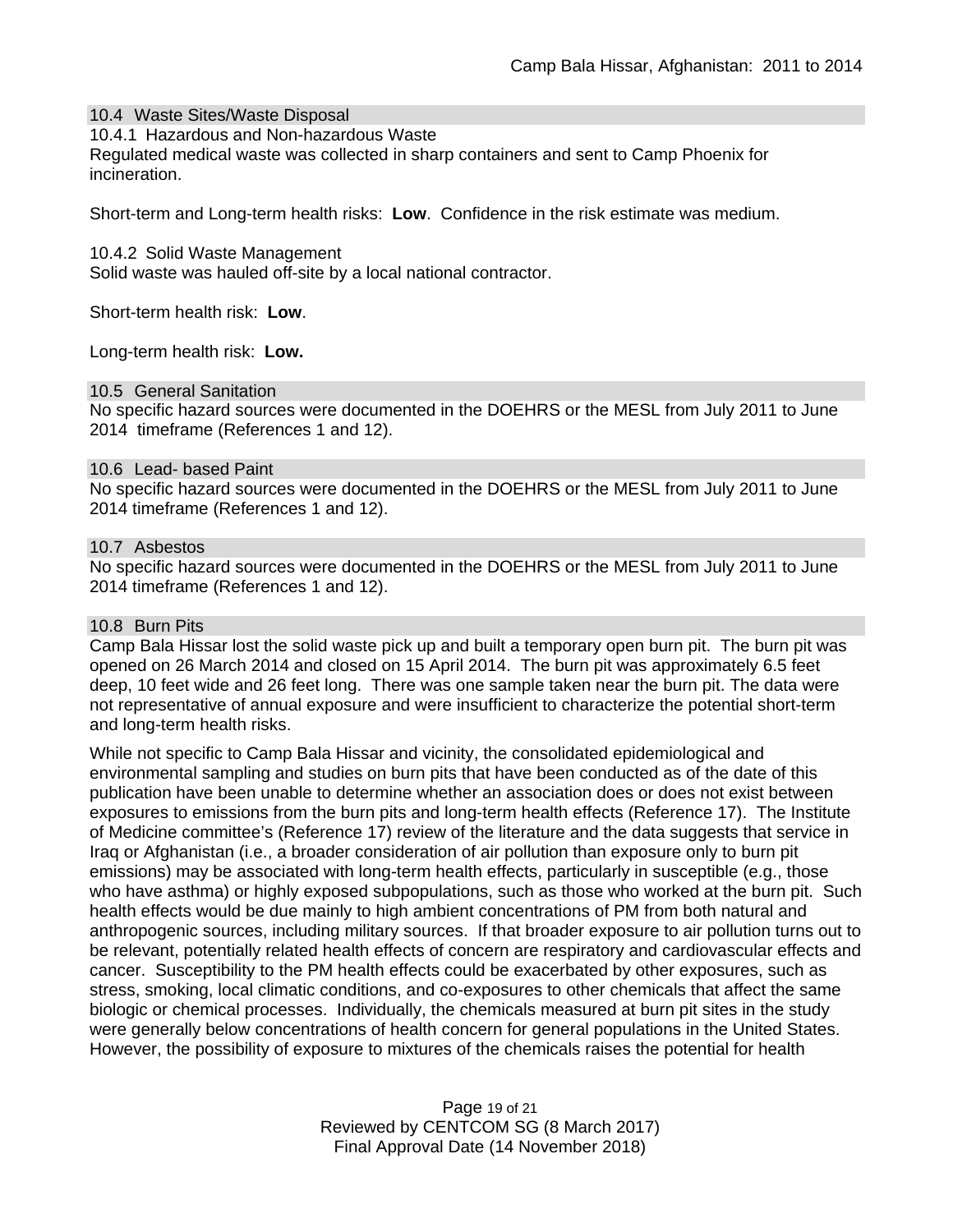outcomes associated with cumulative exposure to combinations of the constituents of burn pit emissions and emissions from other sources.

## **11 References[2](#page-19-0)**

 $\overline{a}$ 

- 1. Defense Occupational and Environmental Health Readiness System (referred to as the DOEHRS-EH database) at [https://doehrs-ih.csd.disa.mil/Doehrs/.](https://doehrs-ih.csd.disa.mil/Doehrs/)Department of Defense (DoD) Instruction 6490.03, *Deployment Health*, 2006.
- 2. DoDI 6055.05, Occupational and Environmental Health, 2008.
- 3. Joint Staff Memorandum (MCM) 0017-12, Procedures for Deployment Health Surveillance, 2012.
- 4. Base Camp Assessment, Bala Hissar, Afghanistan, 12 November 2013.
- 5. Base Camp Assessment, Kabul-Bala Hissar, Afghanistan, 02 January 2014.
- 6. Base Camp Assessment, Bala Hissar, Afghanistan, 01 March 2014.
- 7. Base Camp Assessment, Bala Hissar, Afghanistan, 20 May 2014.
- 8. Preventive Medicine Base Camp Assessment, Bala Hissar, 22-24 March 2012.
- 9. Preventive Medicine Base Camp Assessment, Camp Bala Hissar, 3-4 October 2011.
- 10. USAPHC TG230, June 2013 Revision, Final Environmental Health Risk Assessment and Chemical Exposure Guidelines for Deployed Military Personnel TG230.
- 11. Singh, A. and Singh, A.K., 2013. ProUCL Version 5.0. 00 Technical Guide-Statistical Software for Environmental Applications for Data Sets with and without Nondetect Observations. *EPA: Washington, WA, USA*.
- 12. DoD MESL Data Portal: [https://mesl.apgea.army.mil/mesl/.](https://mesl.apgea.army.mil/mesl/) Some of the data and reports used may be classified or otherwise have some restricted distribution.

Page 20 of 21 Reviewed by CENTCOM SG (8 March 2017) Final Approval Date (14 November 2018)

<span id="page-19-0"></span><sup>&</sup>lt;sup>2</sup> NOTE. The data are currently assessed using the 2013 TG230 document. The general method involves an initial review of the data which eliminates all chemical substances not detected above 1-yr negligible MEG. Those substances screened out are not considered acute or chronic health hazards so are not assessed further. For remaining substances, acute and chronic health effects are evaluated separately for air and water (soil is only evaluated for long-term risk). This is performed by deriving separate short-term and long-term population exposure level estimates (referred to as population exposure point concentrations (PEPC) that are compared to MEGs derived for similar exposure durations. If less than or equal to negligible MEG the risk is Low. If levels are higher than negligible then there is a chemical-specific toxicity and exposure evaluation by appropriate SMEs, which includes comparison to any available marginal, critical or catastrophic MEGs. For drinking water, 15 L/day MEGs are used for the screening while site specific 5-15 L/day are used for more detailed assessment. For nondrinking water (such as that used for personal hygiene or cooking), the 'consumption rate' is limited to 2 L/day (similar to the EPA) which is derived by multiplying the 5 L/day MEG by a factor of 2.5 to conservatively assess non-drinking uses of water.